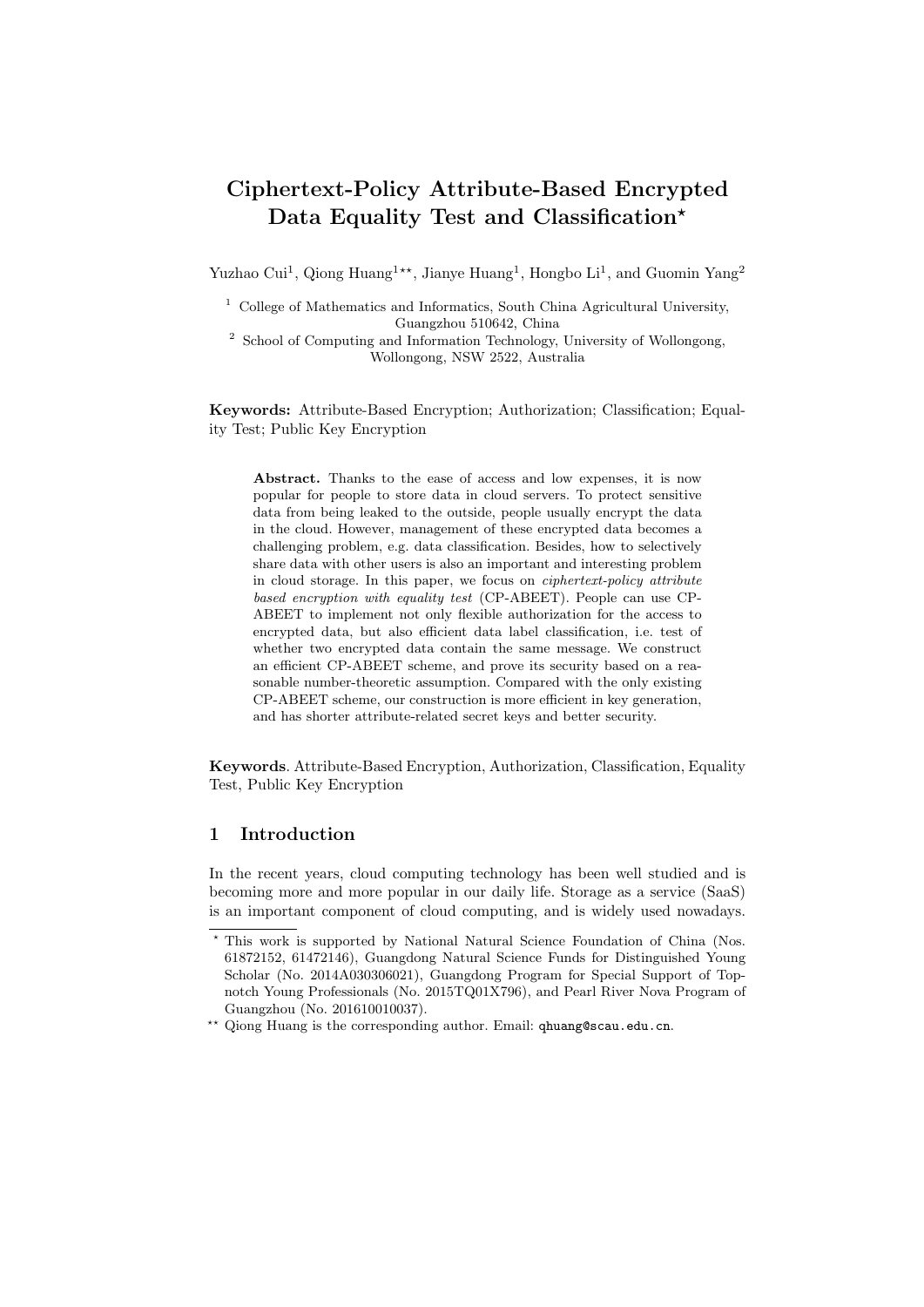People store large amounts of data in cloud to decrease the local storage burden. However, data privacy is under threat because of the openness of public clouds. To protect the user privacy, people are inclined to encrypt the data in. However, encryption would make data process become difficult. After encryption, data structures are usually hidden so that logical operations and other computation operations could not be applied any more. For example, users cannot directly search over encrypted files stored in the cloud. A naive method is to download all the encrypted files from the cloud, decrypt them and then use traditional methods to search over the plaintext files. Although in this way the data can be searched, but it is cumbersome and requires a large computation and storage cost, as well as a high requirement on the bandwidth, which is impractical.

When a company outsources the storage of a large volume of encrypted data to the cloud, the management of these data becomes a complex problem. It is necessary to label the data and classify them into different categories. We need a mechanism to efficiently divide all the encrypted data into groups according to data attributes. Thus, it is interesting and important to study the problem of label classification of encrypted data.

On the other hand, access control of (encrypted) data in a company is also a key issue. Each employee in the company has different attributes. Different employees are provided different privileges to access different part of these data. The access privileges are usually authorized according their attributes. For example, tax data of users in the company should only be accessed by an employee associated with attributes "Department of Finance" and "Tax Officer" or an employee with attributes "Finance Manager" , but cannot be accessed by an employee with attributes "Department of  $R\&D$ " and "Programmer". How to design a mechanism to effectively manage the access control for all users in the company is thus an important problem.

Yang et al. [\[19\]](#page-18-0) introduced the primitive of public key encryption with equality test (PKEET) which allows anyone to efficiently test if two ciphertexts w.r.t different public keys contain the same message without decryption. This special property makes it suitable for implementing label classification. On the other hand, ABE [\[13\]](#page-18-1), especially Ciphertext-policy ABE (CP-ABE) [\[3\]](#page-17-0), is a good utility for access control. Ciphertext-policy ABE (CP-ABE) is a variant of ABE, in which an access policy is embedded in a ciphertext while each user a formal set of attributes is embedded in a secret key of each user. A user can decrypt ciphertexts only if the embedded access policy can be satisfied by the user's attributes. CP-ABE with equality test (CP-ABEET) [\[15\]](#page-18-2), integrating the advantage of PKEET and CP-ABE, can be used to classify encrypted data, and in the meanwhile, implement flexible control of access to the encrypted data in cloud. Roughly, CP-ABEET works as follows.

(Controlled Classification of Encrypted Data). First of all, attribute distribution is under control of the regulatory agency of the company. There are some data managers in the company, and each of them is in charge of the management and maintenance of different part of the company's data. Authorization privileges for data classification are represented by attribute sets. Employees of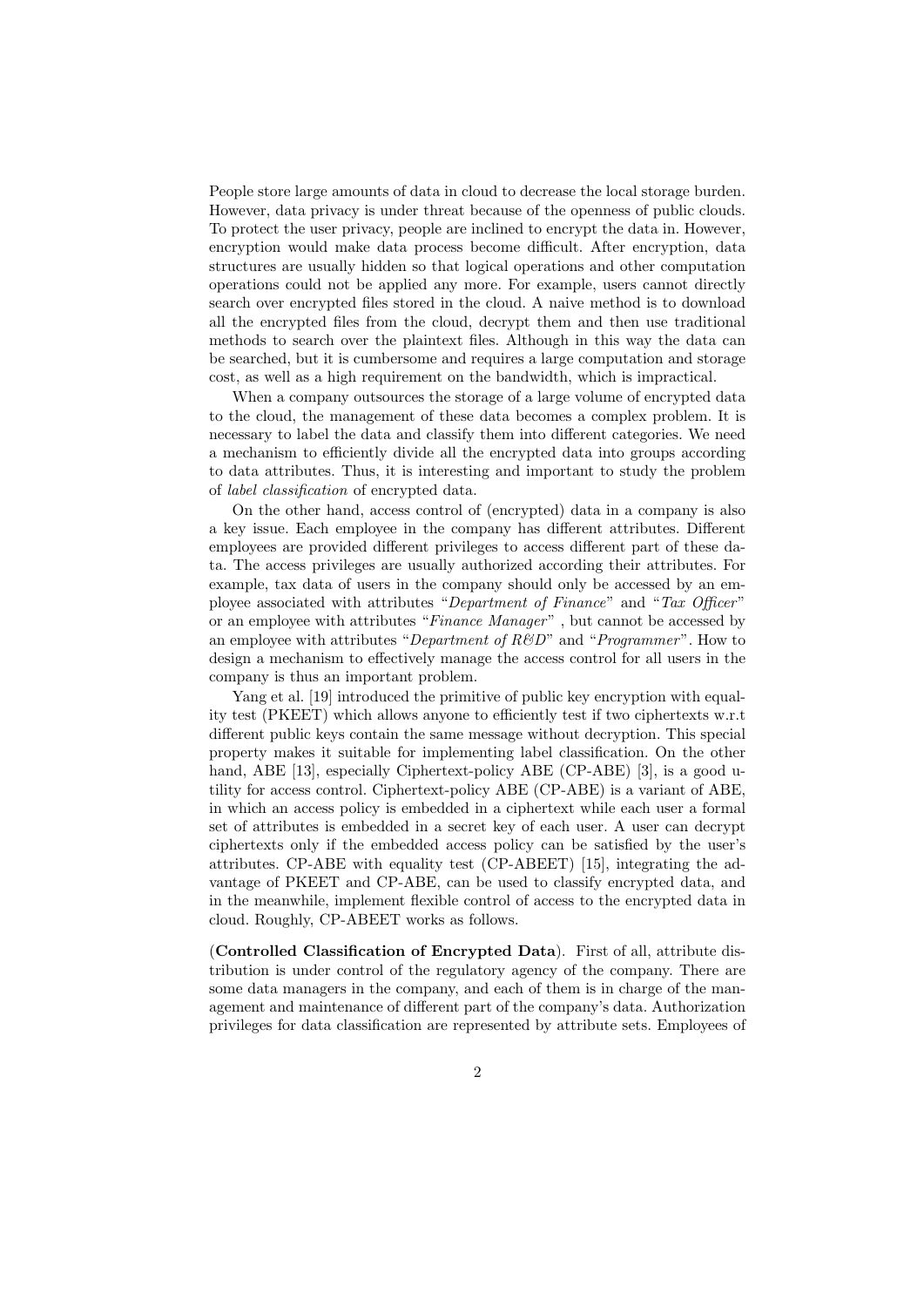

<span id="page-2-0"></span>Fig. 1. System architecture of CP-ABEET

the company, including the data managers, receive attribute-related secret keys from the regulatory agency. Before uploading to the cloud server, data owner encrypts its data using a block cipher, e.g. AES. It also sets a label for the data, an access policy specifying which data manager(s) can access the data and its label, and encrypts the label using CP-ABEET encryption algorithm. The data classifier obtains trapdoors from different data managers before classifying the data. Given the Tds, it is then able to access the data as long as the attribute sets embedded in the Tds satisfy the access policies embedded in the ciphertexts, and classify these data according to their labels using the test function of CP-ABEET. If two pieces of data are attached with the same label, they will be put into the same category. Besides, the data managers are able to decrypt the ciphertexts to recover the original data (as well as the label) using the decryption function of CP-ABEET. Figure [1](#page-2-0) shows the system architecture of CP-ABEET.

(Our Contributions). Although the CP-ABEET scheme proposed by Wang et al. [\[15\]](#page-18-2) is concrete, it is complex and requires a large computation for the server, which makes it not suitable for practical use, e.g. label classification. Besides, their scheme only achieves CPA-type indistinguishability when the adversary is not given trapdoors, which does not capture some real-life attacks.

In this work, we propose a novel construction of CP-ABEET, and prove that our construction achieves one-wayness if the adversary is given test trapdoors, and achieves indistinguishability if the adversary is not given trapdoors. Compared with the only known CP-ABEET scheme [\[15\]](#page-18-2), our scheme is more computationally efficient in key generation and has shorter attribute-related secret keys. Besides, our scheme is CCA-type secure, while Wang et al.'s scheme [\[15\]](#page-18-2) is only CPA-type secure. The price of our scheme is that we need a stronger number-theoretic assumption and more computational costs in decryption and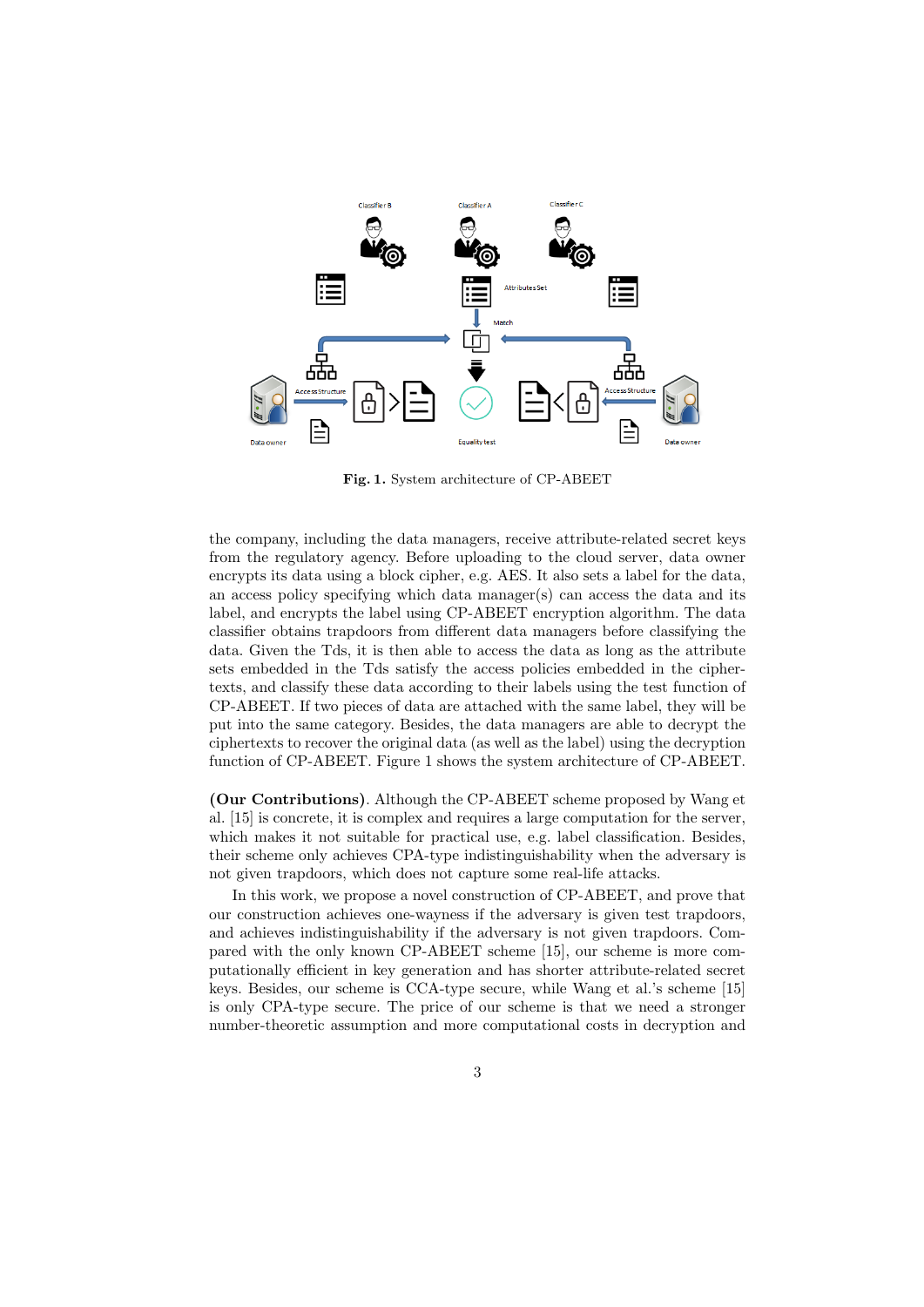test algorithms. Table [1](#page-16-0) (page [17\)](#page-16-0) provides a detailed comparison between our scheme and some related schemes, e.g. [\[9,](#page-17-1) [15,](#page-18-2) [20\]](#page-18-3).

Paper Organization. We review related works in Sect. [2.](#page-3-0) Then in Sect. [3](#page-4-0) we introduce the preliminaries which are needed for our construction. In Sect. [4](#page-5-0) we define CP-ABEET and its security models. The construction of CP-ABEET is given in [5.](#page-7-0) The security analysis of CP-ABEET is provided in Sect. [6.](#page-9-0) We compare our scheme with some related schemes in Sect. [7.](#page-15-0) Finally, we conclude the paper in Sect. [8.](#page-17-2)

# <span id="page-3-0"></span>2 Related Works

(ABE): Sahai et al. initialized the study of fuzzy identity-based encryption, the embryo of ABE, in 2005 [\[13\]](#page-18-1). Goyal et al. and Bethencourt et al. presented the first key-policy ABE (KP-ABE) scheme [\[5\]](#page-17-3) and the first ciphertext-policy ABE (CP-ABE) scheme [\[3\]](#page-17-0), respectively. There are many follow-ups, e.g. [\[1,](#page-17-4)[5,](#page-17-3)[7\]](#page-17-5), [\[4,](#page-17-6)[16\]](#page-18-4), and etc. Based on these ABE schemes, researchers proposed more complex and flexible ABE schemes. However, there are still some issues with these ABE schemes, among which the efficiency is a major one, e.g. ciphertext size and decryption cost. Green et al. [\[6\]](#page-17-7) gave a new method of efficiently and securely outsourcing the decryption of ABE ciphertexts to a third-party server, which reduces the overhead of users significantly. To further enhance user privacy, in some ABE schemes [\[8](#page-17-8)[,12\]](#page-18-5), the access policy is hidden so that an adversary cannot learn anything about the policy from the ciphertexts.

(PKEET): Yang et al. defined the concept of PKEET in 2010 [\[19\]](#page-18-0) and presented a concrete construction which allows to test if two ciphertexts decrypt to a common result without decryption. However, since any entity is able to run the test in their scheme, an adversary may learn some information about the message from ciphertexts. An authorization mechanism is thus needed to control the access to the test function. Fine-grained authorization policy PKEET (FG-PKEET) was proposed to implement the accurate authorization in PKEET [\[14\]](#page-18-6), in which only the authorized users can perform the equality test.Public key encryption with delegated equality test (PKE-DET) was proposed to optimize the authorization mechanism [\[11\]](#page-17-9), in which only the delegated party can run the test. Furthermore, a PKEET scheme with flexible authorization was proposed in [\[10\]](#page-17-10), which further refines the authorization into four types.

(IBEET): As PKEET works in PKI, the management of certificates is complex. Ma et al. defined the concept of *identity-based encryption with outsourced equlity* test (IBEET) [\[9\]](#page-17-1) to solve the aforementioned issue. A user in IBEET computes a trapdoor Td using the secret key w.r.t. its identity and gives Td to the server for equality test. Releasing the trapdoor indicates that the user delegates out its equality testing capability. IBEET can be applied in encrypted database system in which the server hosts the database and users could run equality test on encrypted records. Considering the threat of curious database server, Wu et al. [\[18\]](#page-18-7) presented an IBEET scheme against insider attacks. Besides, to improve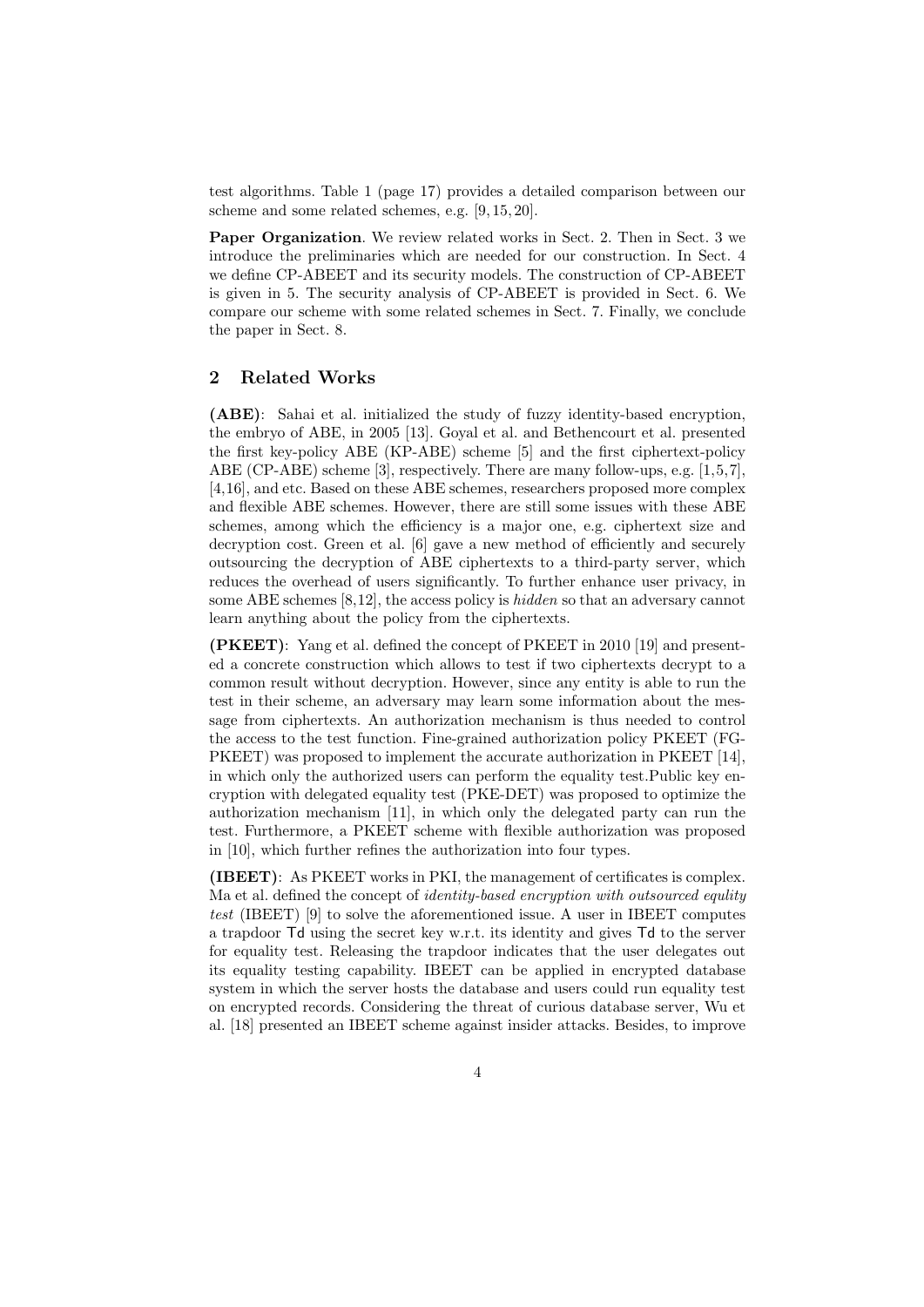the efficiency. Wu et al. reduced the use of  $HashToPoint$  function in their another IBEET scheme [\[17\]](#page-18-8), which is time costly. It is restricted in their scheme that only particular keywords can be tested, in order to improve the security level of their scheme.

(ABEET): There are not many schemes focusing on attribute based encryption with equality test (ABEET). Considering the relationship between ABE and IBE, Zhu et al. proposed the first key-policy ABEET (KP-ABEET) scheme [\[20\]](#page-18-3), which provides more flexible authorization than previous works on PKEET and IBEET. Wang et al. presented a ciphertext-policy ABEET (CP-ABEET) [\[15\]](#page-18-2) very recently. Both of the schemes are complex and suffer from high computational complexity.

# <span id="page-4-0"></span>3 Preliminaries

In this part we give a brief review of some basic definitions which are necessary for our construction of CP-ABEET.

The following definitions of access structure and linear secret sharing scheme (LSSS) are adapted from [\[16\]](#page-18-4) and [\[2\]](#page-17-11), respectively.

Definition 1 (Access Structure, AC [\[16\]](#page-18-4)). Let  $\mathbb{P} = \{P_i\}_{i=1}^n$  be a set of n parties, and  $A$  be a subset of  $2^{\mathbb{P}}$ . We say  $A$  is monotone if  $\forall S_1, S_2, (S_1 \in$  $\mathbb{A}) \wedge (S_1 \subseteq S_2) \rightarrow (S_2 \in \mathbb{A})$ . A monotone collection  $\mathbb{A} \subseteq 2^{\mathbb{P}} \setminus \{\emptyset\}$  is called a monotone access structure. Sets in  $A$  are authorized, and those outside of  $A$  are unauthorized.

Definition 2 (LSSS [\[2\]](#page-17-11)). We say a secret sharing scheme  $\Pi$  over a set of parties  $\mathbb P$  is linear (over  $\mathbb Z_p$ ) if the following two conditions hold.

- 1. For each party in  $\mathbb{P}$ , the secret shares form a vector over  $\mathbb{Z}_p$ .
- 2. There exists a share generating matrix M of size  $\ell \times n$ . We use a map  $\rho(\cdot)$ to connect each row of M with its corresponding party in  $\mathbb{P}$ . Let  $s \in \mathbb{Z}_p$  be the secret to be shared, and  $r_2, \dots, r_n$  be random elements of  $\mathbb{Z}_p$ . The vector Mv, where  $v = (s, r_2, \dots, r_n)$ , contains the shares of s according to  $\Pi$ , and  $(Mv)_i$  is the share belonging to party  $\rho(i)$ .

There is an efficient algorithm which can find a set of constants  $\{w_i\}$  for recovering the secret s, e.g.  $\sum_{i\in I} w_i \lambda_i = s$ , where I is the set of indices of parties in an authorized set and  $\{\lambda_i\}$  are valid shares of s generated by  $\Pi$  [\[2\]](#page-17-11). This is known as the *linear reconstruction* property. Same as [\[16\]](#page-18-4), we use  $(1, 0, \dots, 0)$ as the target vector for LSSS. For any satisfying set of rows  $I$  in  $M$ , there exists a vector w s.t.  $w \cdot (1, 0, \dots, 0) = -1$  and  $\forall i \in I, w \cdot M_i = 0$ .

**Bilinear Pairing:** Given cyclic groups  $\mathbb{G}, \mathbb{G}_T$  of prime order p and a generator g of G, we say  $e : \mathbb{G} \times \mathbb{G} \to \mathbb{G}_T$  is a bilinear pairing if  $(1) \forall g_1, g_2 \in \mathbb{G}, \forall x, y \in \mathbb{Z}_p$ ,  $e(g_1^x, g_2^y) = e(g_1, g_2)^{xy}$ ; (2)  $e(g, g)$  generates  $\mathbb{G}_T$ ; and (3)  $\forall g_1, g_2 \in \mathbb{G}$ ,  $e(g_1, g_2)$ can be computed in polynomial time.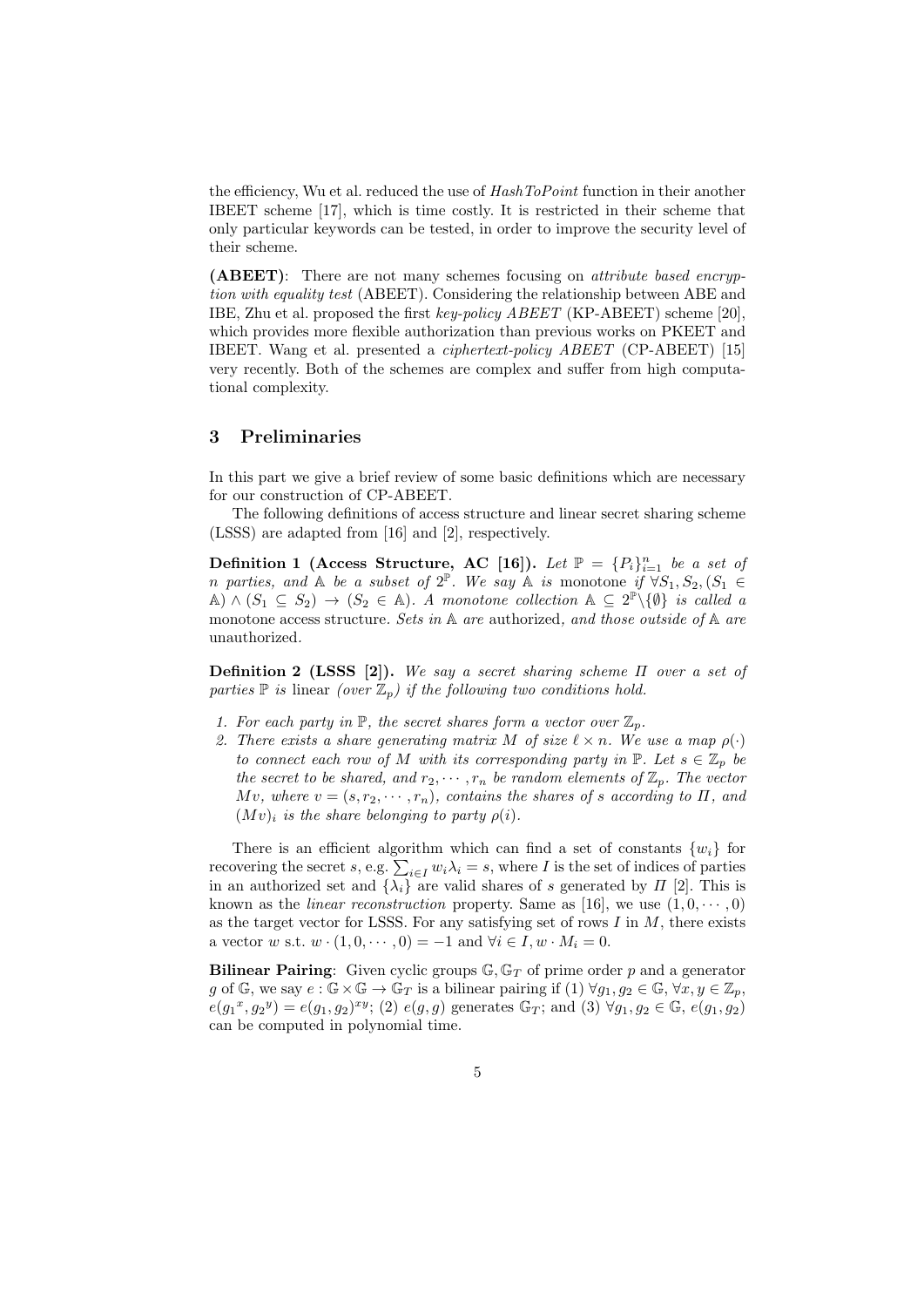(Decisional q-Parallel BDHE Assumption [\[16\]](#page-18-4)): Suppose  $\mathbb G$  is a group of prime order p, and g is a generator. Choose at random  $s, a, b_1, \dots, b_q \in \mathbb{Z}_p$ . Denote by

$$
\mathbf{y} := \left(g, g^s, g^a, \dots, g^{(a^q)}, g^{(a^{q+2})}, \dots, g^{(a^{2q})};\right.\n\forall 1 \leq j \leq q, g^{s \cdot b_j},\ng^{a/b_j}, \dots, g^{(a^q/b_j)}, g^{(a^{q+2}/b_j)}, \dots, g^{(a^{2q}/b_j)};\n\forall 1 \leq j, k \leq q, k \neq j, g^{(a \cdot s \cdot b_k/b_j)}, \dots, g^{(a^q \cdot s \cdot b_k/b_j)}\right).
$$

<span id="page-5-1"></span>Decisional q-parallel Bilinear Diffie-Hellman Exponent problem (BDHE) is that given **y**, the adversary could not distinguish  $e(g, g)^{a^{q+1}s}$  from a random element  $R \in \mathbb{G}_T$ .

Definition 3 (Decisional  $q$ -parallel BDHE Assumption). We say that the Decisional q-parallel BDHE assumption holds if for any probabilistic polynomialtime (PPT) algorithm A,

$$
|\Pr[\mathcal{A}(\mathbf{y}, T = e(g, g)^{a^{q+1}s}) = 0] - \Pr[\mathcal{A}(\mathbf{y}, T = R) = 0]|
$$

is negligible.

## <span id="page-5-0"></span>4 CP-ABEET

#### 4.1 Definition

Definition 4 (CP-ABEET). A CP-ABEET scheme consists of PPT algorithms (Setup, Encrypt, KeyGen, Trapdoor, Test, Decrypt), as below.

- Setup: Given a security parameter  $1^k$  and the maximal number N of attributes in the system, it outputs a master public/secret key pair (Mpk, Msk).
- **Encrypt**: Given Mpk, an access structure  $(M, \rho)$  and a message m as input, it outputs a ciphertext Ct.
- KeyGen: Given Msk and an attribute set  $S$ , it outputs a secret key  $\mathsf{Sk}_S$  for S.
- **Trapdoor**: Given Msk and an attribute set S, it outputs a trapdoor  $\mathsf{Td}_S$  for S.
- Test: Given  $\mathsf{C}t_A$ ,  $\mathsf{T}d_A$  of user A and  $\mathsf{C}t_B$ ,  $\mathsf{T}d_B$  of user B, it outputs 1 if  $\mathsf{C}t_A$ and  $\mathsf{Ct}_B$  contain the same plaintext, and 0 otherwise.
- **Decrypt:** Given Ct and  $Sk_S$ , it outputs a message m or a failure symbol  $\perp$ .

Correctness requires that (1) an honestly generated ciphertext Ct could be correctly decrypted by a secret key  $S_k$  if S satisfies the access structure embedded in Ct; and (2) honestly generated ciphertexts of the same message and honestly generated trapdoors could pass the equality test, as long as attributes in trapdoors satisfy the access structures in ciphertexts, respectively.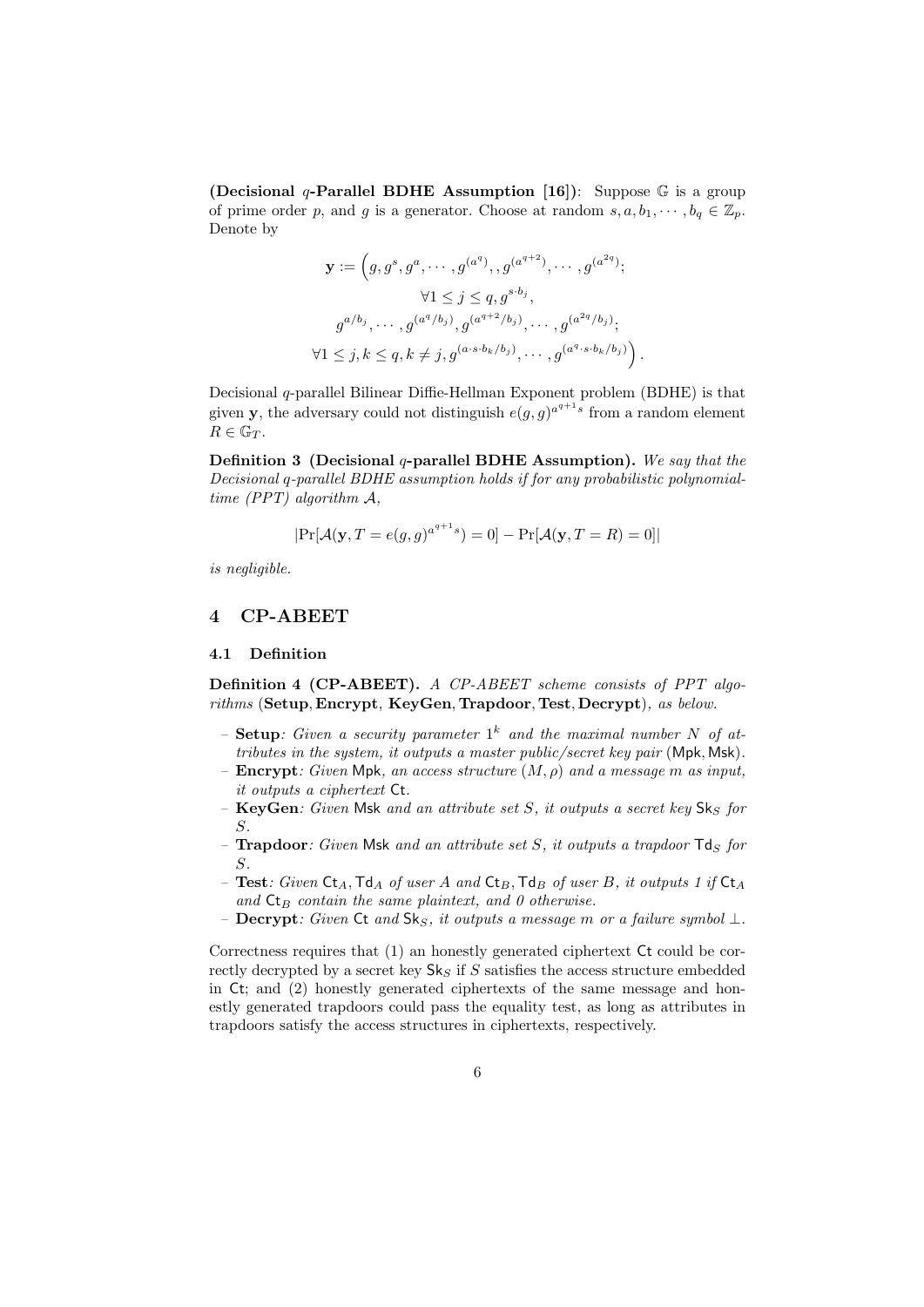## <span id="page-6-0"></span>4.2 Security Models

We consider two security properties of CP-ABEET. Let  $A$  be an adversary. If  $A$ is given the trapdoor, we require that it cannot recover the message from a given ciphertext. Otherwise, we require that it cannot distinguish a given ciphertext encapsulates which message. Below we formally define the security properties by two games, where  $\mathcal C$  is a challenger.

## One-wayness against chosen access structure and chosen ciphertext attacks (OW-CAS-CCA):

- 1. Setup. C prepares a master key pair (Mpk, Msk) and sends Mpk to  $A$ .
- 2. Query Phase 1. A adaptively issues queries for polynomially many times. -  $ExtractQuery.$  A submits a set S of attributes, and is returned a corresponding secret key  $\mathsf{Sk}_S$ .
	- $TrapdoorQuery.$  A submits a set S of attributes, and is returned a corresponding trapdoor  $\mathsf{Td}_S$ .
	- $DecryptionQuery.$  A submits a ciphertext Ct and a set S of attributes, and is returned the corresponding decryption result.
- 3. Challenge Phase. A submits  $(M^*, \rho^*)$  as the challenge access structure such that A did not ask an Extract query on input any S satisfying  $(M^*, \rho^*)$ in Query Phase 1. C chooses a random message  $m^*$ , and computes Ct<sup>\*</sup> ← Encrypt(Mpk,  $(M^*, \rho^*)$ ,  $m^*$ ). It returns Ct<sup>\*</sup> as the challenge ciphertext to A.
- 4. Query Phase 2. A adaptively issues queries as in Query Phase 1, except that it is not allowed to issue an Extract query on input any S satisfying  $(M^*, \rho^*)$ , nor to issue a Decryption query  $(\mathsf{C} \mathsf{t}^*, S)$  for any S satisfying  $(M^*, \rho^*).$
- 5. Guess. Finally, A outputs  $m'$ . If  $m' = m^*$ , A wins.

A's advantage  $\text{Adv}_{\mathcal{A}}^{\text{OW-CAS-CCA}}(k)$ , is its probability of winning the game.

Definition 5 (OW-CAS-CCA Security). A CP-ABEET scheme is one-way against chosen access structure and chosen ciphertext attacks ( OW-CAS-CCA secure) if there is no PPT adversary A,  $\text{Adv}^{\text{OW-CAS-CCA}}(k)$  is non-negligible.

If we limit the adversary to submit its challenge access structure  $(M^*, \rho^*)$ in an Init phase before being given the master public key Mpk, we have the following definition.

Definition 6 (OW-SAS-CCA Security). A CP-ABEET scheme is one-way against selective access structure and chosen ciphertext attacks ( OW-SAS-CCA secure) if there is no PPT adversary A,  $\text{Adv}_{\mathcal{A}}^{\text{OW-SAS-CCA}}(k)$  is non-negligible.

Indistinguishability against chosen access structure and chosen ciphertext attacks (IND-CAS-CCA): The difference between IND-CAS-CCA and OW-CAS-CCA is that the adversary in the former cannot do equality tests on  $Ct^*$ .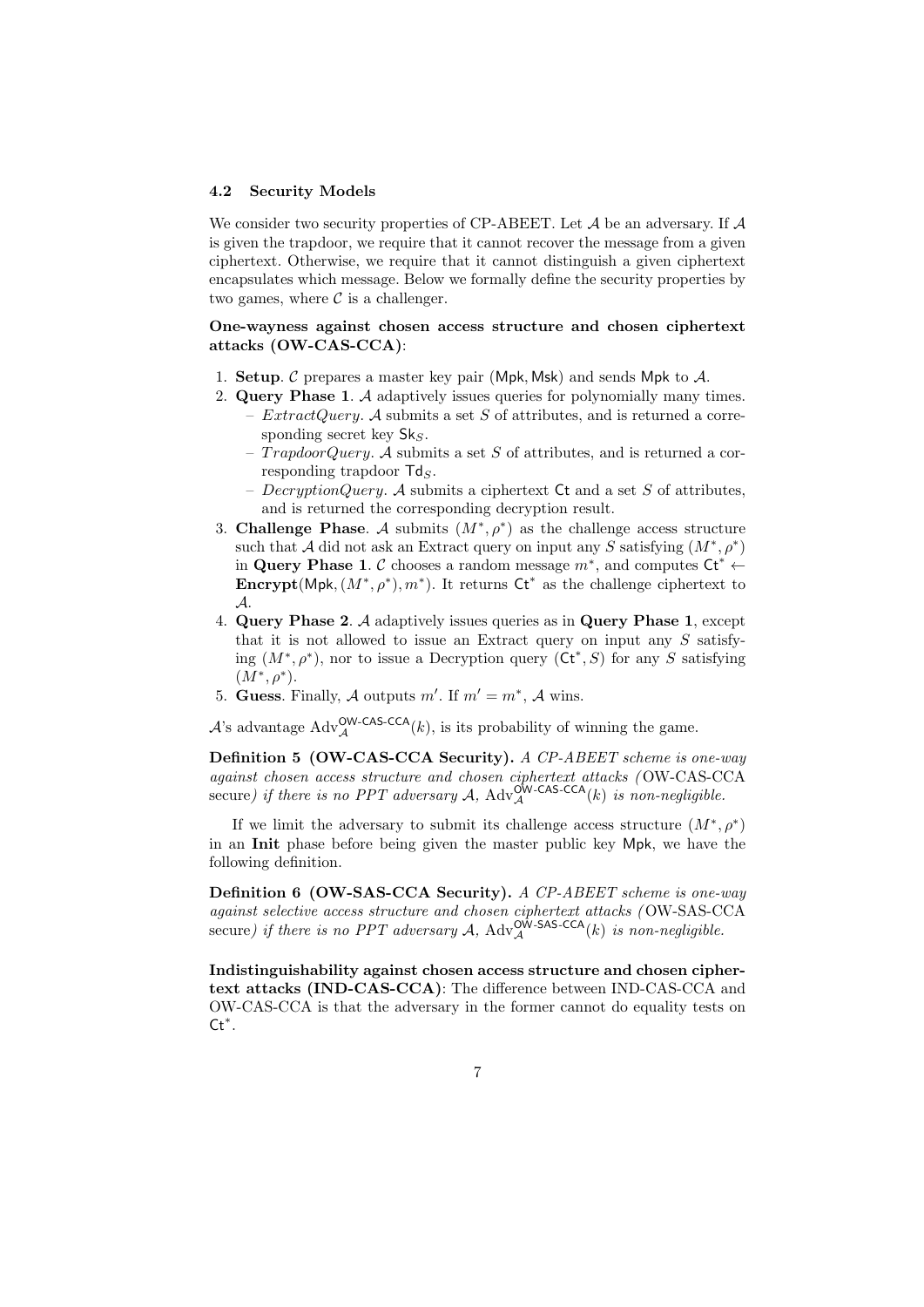- 1. Setup. Same as in OW-CAS-CCA game.
- 2. Query Phase 1. Same as in OW-CAS-CCA game.
- 3. Challenge Phase. A submits  $(M^*, \rho^*)$  as the challenge access structure along with two messages  $m_0, m_1$  of equal length. It is restricted that A did not ask any Extract query S satisfying  $(M^*, \rho^*)$  in **Query Phase 1.** C then randomly chooses a bit  $\beta$ , and computes  $\mathsf{Ct}^* = \mathbf{Encrypt}(\mathsf{Mpk}, (M^*, \rho^*), m_\beta)$ . It returns  $\mathsf{C} t^*$  to  $\mathcal A$  as the challenge ciphertext.
- 4. Query Phase 2. Same as in OW-CAS-CCA game, except that A cannot ask any Trapdoor query S satisfying  $(M^*, \rho^*)$  either.
- 5. Guess. Finally, A outputs a bit  $\beta'$ . If  $\beta' = \beta$ , A wins.

A's advantage Adv<sup>IND-CAS-CCA</sup>(k), is the gap between the probability that  $\beta' = \beta$ and 1/2, e.g.  $\Pr[\beta' = \beta] - 1/2$ . We have the following definition.

Definition 7 (IND-CAS-CCA Security). A CP-ABEET scheme is indistinguishable against chosen access structure and chosen ciphertext attacks ( IND-CAS-CCA secure) if there is no PPT A,  $\text{Adv}_{\mathcal{A}}^{\text{IND-CAS-CCA}}(k)$  is non-negligible.

Similarly, if we limit the adversary to submit  $(M^*, \rho^*)$  in an Init phase before being given the master public key Mpk, we have the following definition.

Definition 8 (IND-SAS-CCA Security). A CP-ABEET scheme is indistinguishable against selective access structure and chosen ciphertext attacks ( IND-SAS-CCA secure) if there is no PPT A,  $\text{Adv}_{\mathcal{A}}^{\text{IND-SAS-CCA}}(k)$  is non-negligible.

### <span id="page-7-0"></span>5 Our CP-ABEET Scheme

#### 5.1 Construction

Our CP-ABEET scheme works as below.

- **Setup**(1<sup>k</sup>). The algorithm generates bilinear pairing parameters  $(\mathbb{G}, \mathbb{G}_T, p, g, e)$ , randomly chooses  $\alpha, \alpha', a \in \mathbb{Z}_p$  and calculates  $e(g, g)^\alpha, e(g, g)^{\alpha'}, g^a$ . It also chooses at random  $h_1, \dots, h_N \in \mathbb{G}$  to represent the N attributes the system supports. Besides, it selects two cryptographic hash functions:  $H_1 : \mathbb{G}_T \to \mathbb{G}$ and  $H_2: \mathbb{G}_T \times \mathbb{G}^* \to \{0,1\}^{l_1+l_2}$  where  $l_1$  and  $l_2$  are representation lengths of a G element and a  $\mathbb{Z}_p$  element, respectively. The algorithm outputs a master key pair (Mpk, Msk), where

$$
\mathsf{Mpk} = (g, e(g, g)^{\alpha}, e(g, g)^{\alpha'}, g^a, h_1, \cdots, h_N),
$$

and Msk =  $(g^{\alpha}, g^{\alpha'})$ .

**Encrypt**(Mpk,  $(M, \rho), m$ ). Suppose that M is an  $\ell \times n$  matrix and  $\rho$  associates rows of M to attributes. The algorithm chooses a random vector  $v = (s, y_2, \dots, y_n) \in \mathbb{Z}_p^n$  and computes  $\lambda_i = v \cdot M_i$  for  $i = 1, \dots, \ell$ . Besides, it randomly chooses  $u, r_1, \dots, r_\ell \in \mathbb{Z}_p$ , and calculates

$$
C = mu \cdot H1(e(g, g)\alpha s), \quad C' = gs, \quad C'' = gu,
$$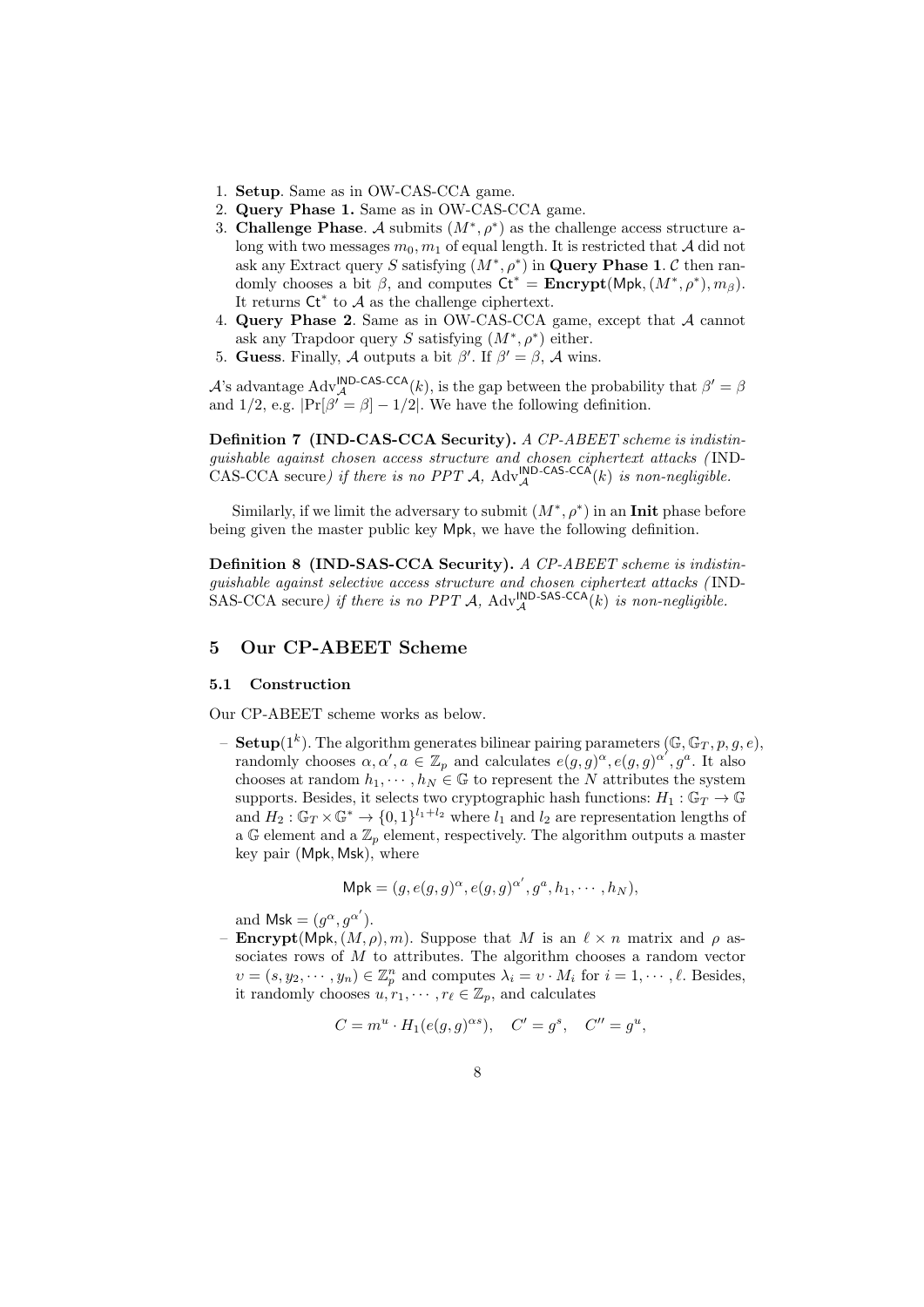$$
\forall 1 \leq i \leq \ell, \ C_i = g^{a\lambda_i} \cdot h_{\rho(i)}^{-r_i}, \quad D_i = g^{r_i},
$$
  

$$
C^* = (m||u) \oplus H_2(e(g, g)^{\alpha's}, C, C', C'', \mathbf{E}),
$$

where  $\mathbf{E} = (C_1, D_1, \cdots, C_\ell, D_\ell)$ . The algorithm outputs  $\mathsf{C} \mathsf{t} = (C, C', C'', C_1, D_1, \cdots, C_\ell, D_\ell, C^*)$ . We implicitly assume that the access structure is contained in Ct.

– **KeyGen**(Msk, S). The algorithm randomly chooses  $t, t' \in \mathbb{Z}_p$ , and calculates

$$
SK: K = g^{\alpha} \cdot g^{at}, L = g^{t}, \{K_x = h_x^{t}\}_{x \in S},
$$
  

$$
SK': K' = g^{\alpha'} \cdot g^{at'}, L' = g^{t'}, \{K'_x = h_x^{t'}\}_{x \in S}.
$$

It outputs  $\mathsf{Sk}_S = (SK, SK').$ 

**– Trapdoor**(Msk, S). The algorithm randomly chooses  $t \in \mathbb{Z}_p$ , and calculates

$$
\mathsf{Td}_S = (K = g^\alpha \cdot g^{at}, L = g^t, \{K_x = h^t_x\}_{x \in S}).
$$

It outputs  $\mathsf{Td}_S$ .

– Test(Ct<sub>A</sub>,Td<sub>S<sub>A</sub></sub>,Ct<sub>B</sub>,Td<sub>S<sub>B</sub></sub>). Assume that  $S_A$  (S<sub>B</sub>, resp.) is an authorized set of  $(M_A, \rho_A)$  of  $\text{Ct}_A$   $((M_B, \rho_B)$  of  $\text{Ct}_B$ , resp.). Define  $I_A = \{i : \rho_A(i) \in S_A\}$ and the set of reconstruction constants  $\{w_{A,i} \in \mathbb{Z}_p\}_{i \in I_A}$ . The secret  $s_A$  can be reconstructed as  $s_A = \sum_{i \in I_A} w_{A,i} \cdot \lambda_{A,i}$ , where  $\{\lambda_{A,i}\}$  are valid shares of  $s_A$  w.r.t.  $M_A$ . We define  $I_B$  and  $\{w_{B,i} \in \mathbb{Z}_p\}_{i \in I_B}$  similarly. Parse  $\mathsf{C} \mathsf{t}_A = (C_A, \mathsf{C})$  $C'_A, C''_A, C_{A,1}, D_{A,1}, \cdots, C_{A,\ell}, D_{A,\ell}, C_A^*$  and  $\mathsf{Ct}_B = (C_B, C'_B, C''_B, C_{B,1}, D_{B,1}, \cdots, C_{B,\ell}, D_{B,\ell}, C_B^*).$ The algorithm computes

$$
X_{subA} = \frac{e(C'_A, K_A)}{\prod_{i \in I_A} (e(C_{A,i}, L_A)e(D_{A,i}, K_{A,\rho(i)}))^{w_{A,i}}}
$$
  
= 
$$
\frac{e(g, g)^{\alpha s_A} e(g, g)^{\alpha s_A t_A}}{\prod_{i \in I_A} e(g, g)^{t_A a \lambda_{A,i} w_{A,i}}} = e(g, g)^{\alpha s_A}.
$$

 $X_{subB} = e(g, g)^{\alpha s_B}$  is computed similarly. It then calculates

$$
X_A = \frac{C_A}{H_1(X_{sub_A})}
$$
 and  $X_B = \frac{C_B}{H_1(X_{sub_B})}$ .

The algorithm outputs 1 if

$$
e(C''_A, X_B) = e(C''_B, X_A)
$$

holds, and 0 otherwise.

- **Decrypt**(Ct, Sk<sub>S</sub>). Parse Ct =  $(C, C', C'', C_1, D_1, \dots, C_{\ell}, D_{\ell}, C^*)$ . The algorithm uses  $SK = (K, L, \{K_x\}_{x \in S})$  (the first part of  $\mathsf{Sk}_S$ ) to compute  $X_{sub} = e(g, g)^{\alpha s}$  as in Test algorithm, and uses  $SK' = (K', L', \{K'_x\}_{x \in S})$ (the other part of  $\mathsf{Sk}_S$ ) to compute  $X'_{sub} = e(g, g)^{\alpha' s}$  similarly. Then it computes

$$
m||u \leftarrow C^* \oplus H_2(X'_{sub}, C, C', C'', \mathbf{E}),
$$

where  $\mathbf{E} = (C_1, D_1, \cdots, C_\ell, D_\ell)$ . The algorithm outputs m if

$$
C'' = g^u
$$
 and 
$$
C = m^u \cdot H_1(X_{sub})
$$

hold, and 0 otherwise.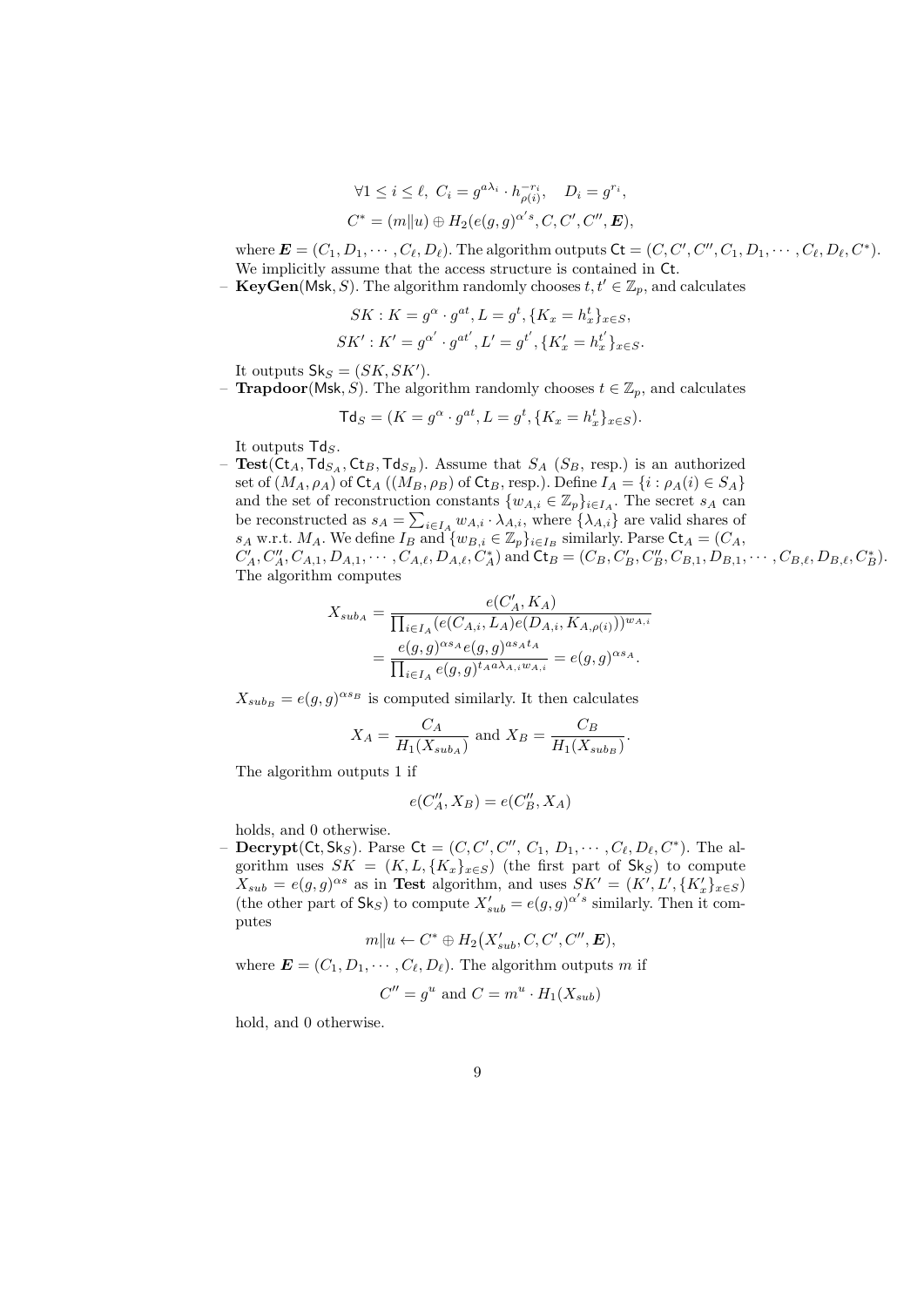#### 5.2 Correctness

– Test: Let  $m_A, u_A$  (resp.  $m_B, u_B$ ) be the message and random number contained in  $\mathsf{Ct}_A$  (resp.  $\mathsf{Ct}_B$ ). We have

$$
e(C''_A, X_B) = e(g^{u_A}, C_B/H_1(X_{sub_B}))
$$
  
=  $e(g^{u_A}, \frac{m_B^{u_B}H_1(e(g,g)^{\alpha s_B})}{H_1(e(g,g)^{\alpha s_B})})$   
=  $e(g^{u_A}, m_B^{u_B}),$   
 $e(C''_B, X_A) = e(g^{u_B}, C_A/H_1(X_{sub_A}))$   
=  $e(g^{u_B}, \frac{m_A^u H_1(e(g,g)^{\alpha s_A})}{H_1(e(g,g)^{\alpha s_A})})$   
=  $e(g^{u_B}, m_A^{u_A}).$ 

If the messages  $m_A = m_B$  and the trapdoors  $\text{Td}_A$  and  $\text{Td}_B$  are honestly generated, the following equation holds:

$$
e(C''_A, X_B) = e(g^{u_A}, m_B^{u_B})
$$
  
=  $e(g^{u_B}, m_A^{u_{1_A}})$   
=  $e(C''_B, X_A)$ .

This completes the correctness analysis of test algorithm.

**– Decryption:** Denote by  $\mathbf{E} = (C_1, D_1, \cdots, C_{\ell}, D_{\ell})$ . We have

$$
C^* \oplus H_2(X'_{sub}, C, C', C'', \mathbf{E})
$$
  
= $(m||u) \oplus H_2(e(g, g)^{\alpha' s}, C, C', C'', \mathbf{E})$   
 $\oplus H_2(e(g, g)^{\alpha' s}, C, C', C'', \mathbf{E})$   
= $m||u.$ 

If the following equations

<span id="page-9-1"></span>
$$
C'' = g^u
$$
 and 
$$
C = m^u \cdot H_1(X_{sub})
$$

hold, the decryption outputs the correct message. This completes the correctness analysis of decryption algorithm.

# <span id="page-9-0"></span>6 Security Analysis

In this section we analyze the security of our proposed CP-ABEET scheme under the security models given in Sect. [4.2.](#page-6-0)

Theorem 1. If decisional q-parallel BDHE assumption holds, our CP-ABEET scheme achieves OW-SAS-CCA security.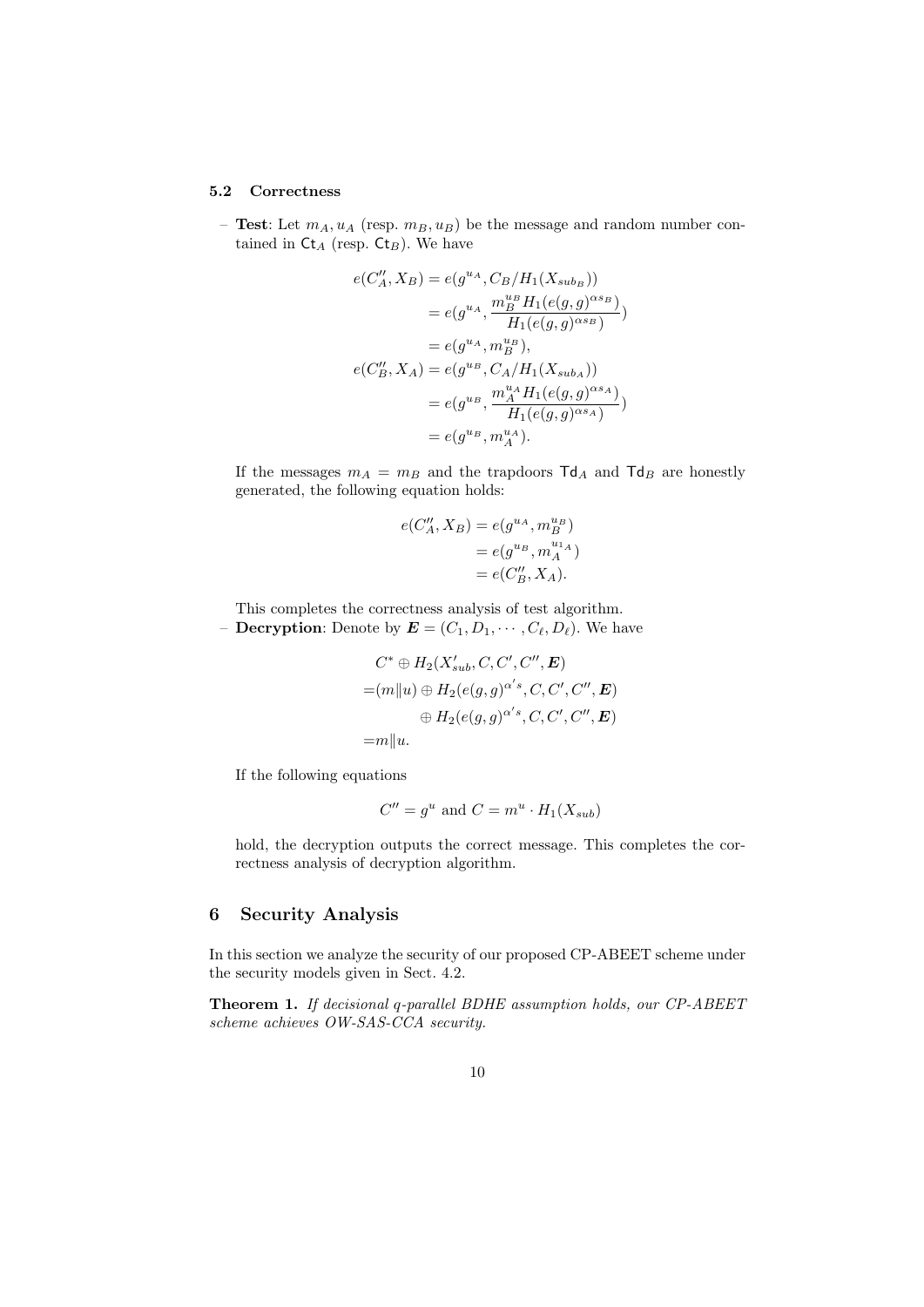*Proof.* Suppose that  $\mathcal A$  is a PPT adversary against the OW-SAS-CCA security of our CP-ABEET scheme. We build an algorithm  $\beta$  to solve the decisional qparallel BDHE problem.  $\beta$  is given a problem instance  $(\mathbf{y}, T)$  (please refer to Def. [3](#page-5-1) for the definition of y). Define a bit b which is 0 if  $T = e(g, g)^{a^{q+1}s}$ , and 1 if T is randomly selected from  $\mathbb{G}_T$ . B aims to guess the bit b, and works as below.

- 1. Init. A sends  $(M^*, \rho^*)$  to B as the challenge access structure.
- 2. Setup. B randomly chooses  $\alpha_1, \alpha_2 \in \mathbb{Z}_p$ , and sets  $e(g, g)^\alpha = e(g, g)^{\alpha_1}$ .  $e(g, g^{a^q})$  and  $e(g, g)^{\alpha'} = e(g, g)^{\alpha_2} \cdot e(g^a, g^{a^{\overline{q}}})$ . This implicitly sets  $\alpha = \alpha_1 + a^q$ and  $\alpha' = \alpha_2 + a^{q+1}$ . It chooses at random  $z_x \in \mathbb{Z}_p$  for each attribute x. Define a set  $X^* = \{i : \rho^*(i) = x\}$ . B sets  $h_x$  as

$$
h_x = g^{z_x} \prod_{i \in X^*} g^{a M_{i,1}^* / b_i} \cdot g^{a^2 M_{i,2}^* / b_i} \cdots g^{a^n M_{i,n}^* / b_i}.
$$

It gives  $\mathsf{Mpk} = (g, e(g, g)^{\alpha}, e(g, g)^{\alpha'}, g^a, h_1, \cdots, h_N)$  to A.

- 3. Query Phase 1. We restrict that the sets of attributes submitted by A in Extract queries would not satisfy  $(M^*, \rho^*)$ . B maintains two hash tables  $HT_1, HT_2$  which are initially empty, and works as below.
	- $H_1$  Queries. Given an element  $Q \in \mathbb{G}_T$ ,  $\beta$  traverses the hash table  $HT_1$ to check if there is a tuple  $(Q, h_1)$  in the table, and returns  $h_1$  to A if so; otherwise, B randomly chooses a value  $h_1 \in \mathbb{G}$ , stores  $(Q, h_1)$  into  $HT_1$ , and returns  $h_1$  to A.
	- $H_2$  Queries. Given  $\mathbf{Q} = (Q, C, C', C'', (C_1, D_1), \cdots, (C_{\ell}, D_{\ell}))$  as input,  $\overline{B}$  traverses the hash table  $HT_1$  to check if there is a tuple  $(Q, h_1)$  in the table, and returns  $h_1$  to A if so; Otherwise, if there is not any  $(Q, h_2)$  in table  $HT_2$ ,  $\mathcal B$  chooses a random  $h_2 \in \{0,1\}^{l_1+l_2}$ , and stores  $(Q, h_2)$  into  $HT_2$ . B returns  $h_2$  to A.
	- Extract Queries. Given an attribute set S,  $\beta$  computes Sk<sub>S</sub> as below. Let  $I = \{i : \rho(i) \in S\}$ . B chooses at random  $r \in \mathbb{Z}_p$  and finds a vector  $w = (w_1 = -1, w_2, \cdots, w_n) \in \mathbb{Z}_p^{\ n}$  such that  $w \cdot M_i^* = 0$  for all  $i \in I$ . B firstly calculates  $SK' = (K', L', \{K'_x\})$  of  $\text{Sk}_S.\mathcal{B}$  implicitly sets  $t'$  as

$$
t' = r + w_1 a^q + w_2 a^{q-1} + \dots + w_n a^{q-n+1}
$$

by computing

$$
L' = g^r \prod_{i=1,\dots,n} (g^{a^{q+1-i}})^{w_i} = g^{t'}.
$$

Then it calculates  $K'$  as

$$
K' = g^{\alpha'} g^{at'} = g^{(\alpha_2 + a^{q+1})} g^{at'}
$$
  
=  $g^{\alpha_2} \cdot g^{ar} \prod_{i=2,\dots,n} (g^{a^{q+2-i}})^{w_i}$ .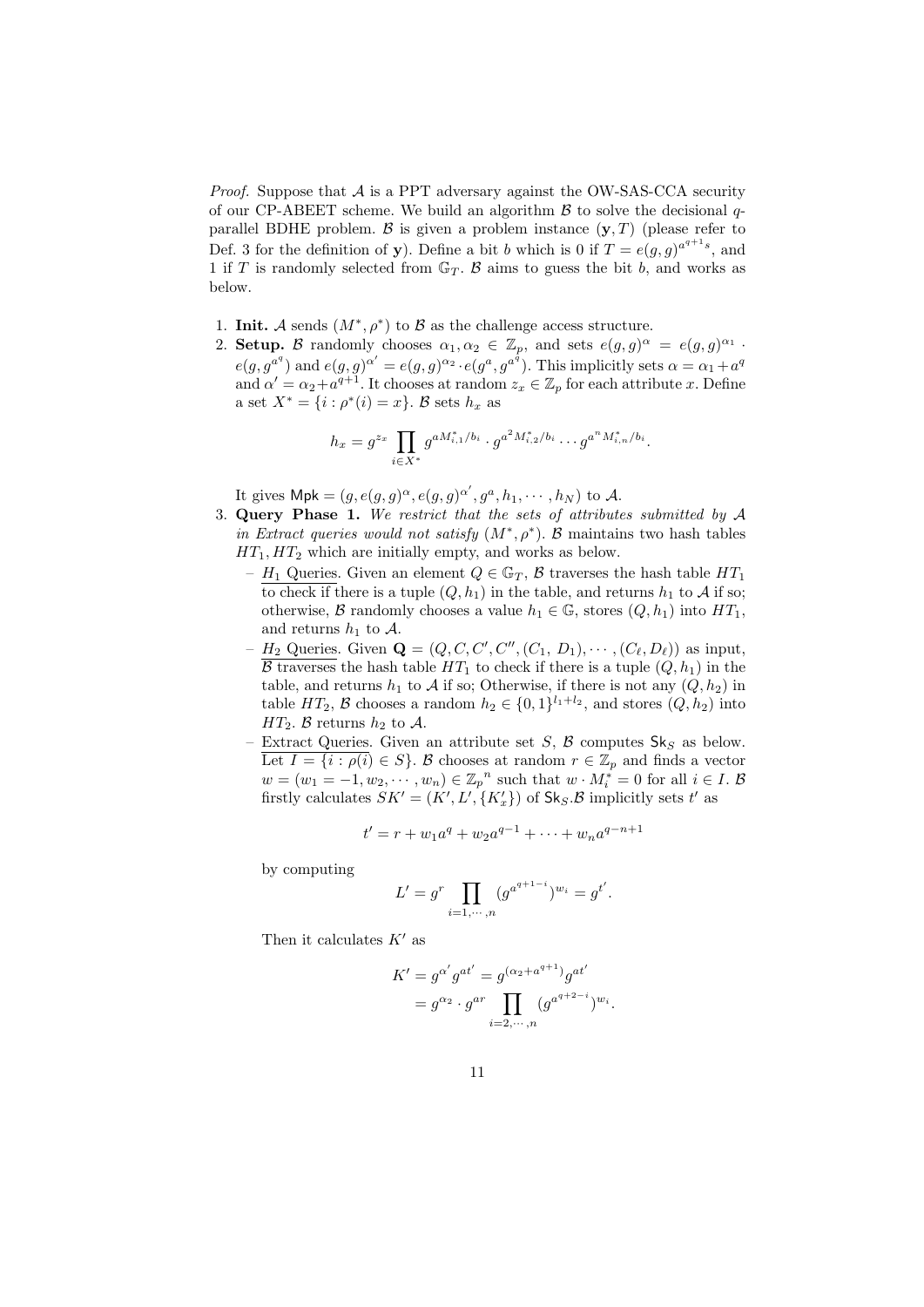Note that the term  $g^{-a^{q+1}}$  of component  $g^{at'}$  which cannot be simulated, will cancel out with the term  $g^{a^{q+1}}$  of  $g^{\alpha'}$ . For any  $x \in S$ , if there is no i s.t.  $\rho(i) = x, \mathcal{B}$  computes

$$
K'_x = h_x^{t'} = (g^{z_x})^{t'} = (g^{t'})^{z_x} = L'^{z_x}.
$$

Otherwise, define  $X = \{i : \rho(i) = x\}$ . B computes  $K'_x$  as

$$
K'_x = L'^{z_x} \prod_{i \in X} \prod_{j=1,\dots,n} \left( g^{(a^j/b_i)r} \cdot \prod_{\substack{k=1,\dots,n \\ k \neq j}} \left( g^{a^{q+1+j-k}/b_i} \right)^{w_k} \right)^{M^*_{i,j}}
$$

.

Note that the terms  $g^{a^{q+1}/b_i}$  will all cancel out due to that  $w \cdot M_i^* = 0$ . Furthremore,  $\beta$  randomly chooses a new element  $t \in \mathbb{Z}_p$  and computes another part  $SK = (K, L, \{K_x\})$  of  $Sk_S$  as follows.

$$
K = g^{\alpha} \cdot g^{at}
$$
  
=  $g^{(\alpha_1 + a^q)} \cdot g^{at}$   
=  $g^{\alpha_1} g^{a^q} \cdot g^{at}$ .

B then computes  $L = g^t$  and  $K_x = h_x^t$  for  $\forall x \in S$ . Finally B returns the secret key  $\mathsf{Sk}_S = (K, L, \{K_x\}, K', L', \{K'_x\}).$ 

Trapdoor Queries. Given an attribute set  $S$ ,  $\beta$  randomly chooses t and computes  $\textsf{Td}_S = (K, L, \{K_x\})$  in the same way as above.

- Decryption Queries. Given  $(\mathsf{C}\mathsf{t},S), \mathcal{B}$  parses  $\mathsf{C}\mathsf{t} = (C, C', C'', C_1, D_1, \cdots, C_\ell, D_\ell, C^*)$ , and distinguishes the two cases below.

- (a) Case 1:  $(M^*, \rho^*)$  is not satisfied by S. B computes the corresponding private key  $\mathsf{Sk}_S$  as in dealing with an Extract query, uses  $\mathsf{Sk}_S$  to decrypt Ct, and returns the output to A.
- (b) Case 2:  $(M^*, \rho^*)$  is satisfied by S. In this case, A could not get Sk<sub>S</sub>.  $\beta$  firstly computes the trapdoor  $\textsf{Td}_S$  as above, and computes

$$
X_{sub} = \frac{e(C', K)}{\prod_{i \in I} (e(C_i, L) \cdot e(D_i, K_{\rho(i)}))^{w_i}}.
$$

Then B traverses the hash table  $HT_1$  for the tuple  $(X_{sub}, h_1)$  and outputs  $\perp$  if not found, and traverses  $HT_2$  to see if there exits a tuple  $((X'_{sub}, C, C', C'', C_1, D_1, \cdots, C_{\ell}, D_{\ell}), h_2)$ . If there is no such a tuple in  $HT_2$ ,  $\beta$  outputs  $\bot$ . Otherwise, for each tuple found in  $HT_2$ ,  $\beta$  computes

$$
m||u = C^* \oplus h_2,
$$

and checks whether the following equations hold:

$$
C'' = g^u
$$
 and 
$$
C = m^u \cdot H_1(X_{sub}).
$$

If there is a tuple satisfying the following equation,  $\beta$  outputs the corresponding message m.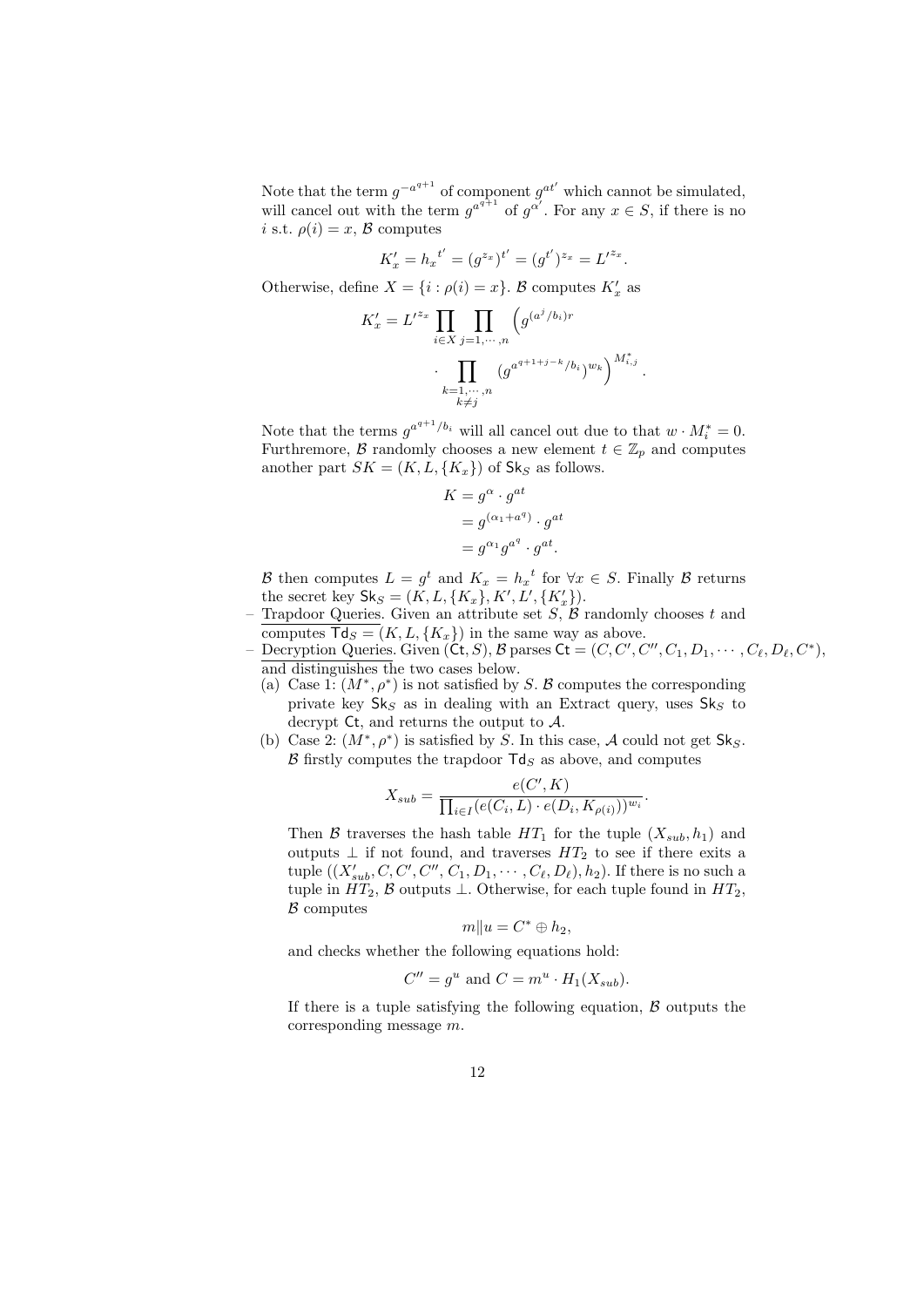4. **Challenge.**  $\beta$  chooses at random message  $m^*$  and  $u^* \in \mathbb{Z}_p$ , and computes

$$
\hat{C} = (m^*)^{u^*} \cdot H_1(T \cdot e(g^s, g^{\alpha_1})),
$$
  

$$
\hat{C}' = g^s \text{ and } \hat{C}'' = g^{u^*}.
$$

It randomly chooses  $y_2', \dots, y_n'$  and uses vector  $v = (s, sa+y_2', sa^2+y_3', \dots, sa^{n-1}+$  $y'_n$ ) to share the secret s. Let  $A_i = \{k : k \neq i \land \rho^*(k) = \rho^*(i)\}\$ . B chooses at random  $r'_1, \dots, r'_{\ell} \in \mathbb{Z}_p$ , and computes

$$
\hat{C}_i = h_{\rho^*(i)}^{r'_i} \left( \prod_{j=2,\dots,n} (g^a)^{M^*_{i,j} y'_j} \right) \cdot (g^{b_i \cdot s})^{-z_{\rho^*(i)}}
$$

$$
\cdot \left( \prod_{k \in A_i} \prod_{j=1,\dots,n} (g^{a^j \cdot s \cdot (b_i/b_k)})^{M^*_{k,j}} \right),
$$

$$
\hat{D}_i = g^{-r'_i} g^{-s b_i},
$$

and

$$
\hat{C}^* = (m^* \| u^*) \oplus H_2(T \cdot e(g^s, g^{\alpha_2}), \hat{C}, \hat{C}', \hat{C}'', \hat{C}'',\hat{C}_1, \hat{D}_1, \dots, \hat{C}_\ell, \hat{D}_\ell).
$$

B returns  $\mathsf{C} \mathsf{t}^* = (\hat{C}, \hat{C}', \hat{C}'', \hat{C}_1, \hat{D}_1, \cdots, \hat{C}_\ell, \hat{D}_\ell, \hat{C}^*)$  to  $\mathcal{A}.$ 

- 5. Query Phase 2.  $\beta$  answers  $\mathcal{A}$ 's queries as in Query Phase 1, except that now we restrict A from issuing any Extract query S satisfying  $(M^*, \rho^*)$  and any decryption query  $(S, \mathsf{C} \mathsf{t}^*)$  with S satisfying  $(M^*, \rho^*)$ .
- 6. Guess. A outputs a message m'. B outputs  $b' = 0$  if  $m' = m^*$ , and  $b' = 1$ otherwise.

Below we analyze the probability that  $\beta$  successfully guesses b. If  $T =$  $e(g,g)^{a^{q+1}s}$ , the simulation provided by B is perfect, and the view of A is the same as that of a real attack. It holds that  $Pr[b' = 0|b = 0] = Adv_{\mathcal{A}}^{\text{OW-SAS-CCA}}(k)$ . If T is randomly selected from  $\mathbb{G}_T$ , the challenge ciphertext hides  $m^*$  perfectly, and the probability that  $A$  outputs the correct message is thus negligible, e.g.  $Pr[b' = 0|b = 1] = negl(k)$ . Therefore, we have the followings.

$$
\Pr[b' = b] = \Pr[b' = 0 \land b = 0] + \Pr[b' = 1 \land b = 1]
$$
  
=  $\frac{1}{2} (\Pr[b' = 0 | b = 0] + 1 - \Pr[b' = 0 | b = 1])$   
=  $\frac{1}{2} (\text{Adv}_{\mathcal{A}}^{\text{OW-SAS-CCA}}(k) + (1 - \text{negl}(k)))$   
=  $\frac{1}{2} + \frac{1}{2} \text{Adv}_{\mathcal{A}}^{\text{OW-SAS-CCA}}(k) - \frac{1}{2} \text{negl}(k).$ 

If  $\text{Adv}_{\mathcal{A}}^{\text{OW-SAS-CCA}}(k)$  is non-negligible, the probability that  $\mathcal B$  solves the decisional q-parallel BDHE problem is thus non-negligibly larger than  $1/2$ , which contradicts the underlying assumption.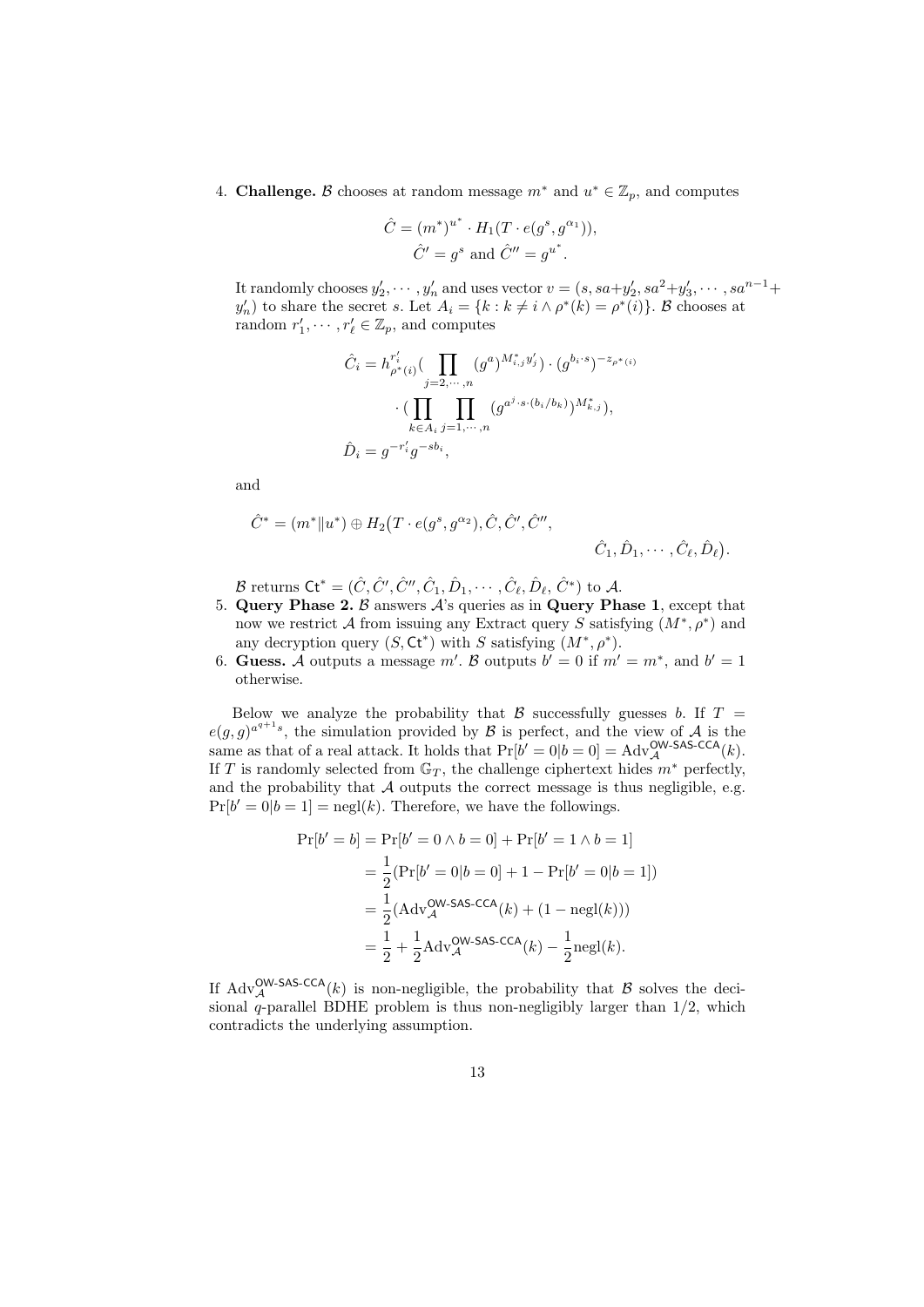Theorem 2. If decisional q-parallel BDHE assumption holds, our CP-ABEET scheme achieves IND-SAS-CCA security.

*Proof.* Suppose that  $A$  is a PPT adversary against the IND-SAS-CCA security of our CP-ABEET scheme. We build an algorithm  $\beta$  to solve the decisional q-parallel BDHE problem. B is given a problem instance  $(y, T)$ . Define a bit b which is 0 if  $T = e(g, g)^{a^{q+1}s}$ , and 1 if T is randomly selected from  $\mathbb{G}_T$ . B aims to guess the bit b, and works as below.

- 1. Init. A sends  $(M^*, \rho^*)$  to B as the challenge access structure.
- 2. Setup. B randomly chooses  $\alpha_1, \alpha_2 \in \mathbb{Z}_p$ , and computes  $e(g, g)^{\alpha} = e(g, g)^{\alpha_1}$ .  $e(g^a, g^{a^q})$  and  $e(g, g)^{\alpha'} = e(g, g)^{\alpha_2} e(g^a, g^{a^q})$ . This implicitly sets  $\alpha = \alpha_1 + \alpha_2$  $a^{q+1}$  and  $\alpha' = \alpha_2 + a^{q+1}$ . It chooses at random  $z_x \in \mathbb{Z}_p$  for each attribute x. Define a set  $X^* = \{i : \rho^*(i) = x\}$ . B sets  $h_x$  as

$$
h_x = g^{z_x} \prod_{i \in X^*} g^{a M_{i,1}^* / b_i} \cdot g^{a^2 M_{i,2}^* / b_i} \cdots g^{a^n M_{i,n}^* / b_i}.
$$

It gives  $\mathsf{Mpk} = (g, e(g, g)^{\alpha}, e(g, g)^{\alpha'}, g^a, h_1, \cdots, h_N)$  to A.

- 3. Query Phase 1. B handles  $H_1$ ,  $H_2$  and Trapdoor queries as in the proof of Theorem [1.](#page-9-1) Again, we restrict that the sets of attribute submitted by  $\mathcal A$ in Extract and Trapdoor queries would not satisfy  $(M^*, \rho^*)$ . B answers the adversary's Extract and Decryption queries as below.
	- Extract Queries. Given an attribute set S, B chooses at random  $r, v \in$  $\overline{\mathbb{Z}_p}$  and finds a vector  $w = (w_1 = -1, w_2, \dots, w_n) \in {\mathbb{Z}_p}^n$  such that  $w \cdot M_i^* = 0$  for all  $i \in I$ , where  $I = \{i : \rho(i) \in S\}$ . It generates  $SK' = (K', L', \lbrace K'_x \rbrace)$  of  $Sk_S$  as in the proof of Theorem [1,](#page-9-1) and calculates another part  $SK = (K, L, \{K_x\})$  of  $\mathsf{Sk}_S$  as follows. B implicitly sets the value  $t$  as

$$
t = v + w_1 a^q + w_2 a^{q-1} + \dots + w_n a^{q-n+1}
$$

by computing

$$
L = g^v \prod_{i=1,\dots,n} (g^{a^{q+1-i}})^{w_i} = g^t.
$$

Then it calculates  $K$  as

$$
K = g^{\alpha} g^{at} = g^{(\alpha_1 + a^{q+1})} g^{at}
$$
  
=  $g^{\alpha_1} \cdot g^{av} \prod_{i=2,\dots,n} (g^{a^{q+2-i}})^{w_i}$ .

Note that the term  $g^{-a^{q+1}}$  of component  $g^{at}$  will cancel out with the term  $g^{a^{q+1}}$  of  $g^{\alpha}$ .

For any  $x \in S$ , if there is no i s.t.  $\rho(i) = x, \mathcal{B}$  computes

$$
K_x = h_x^{\ t} = (g^{z_x})^t = (g^t)^{z_x} = L^{z_x}.
$$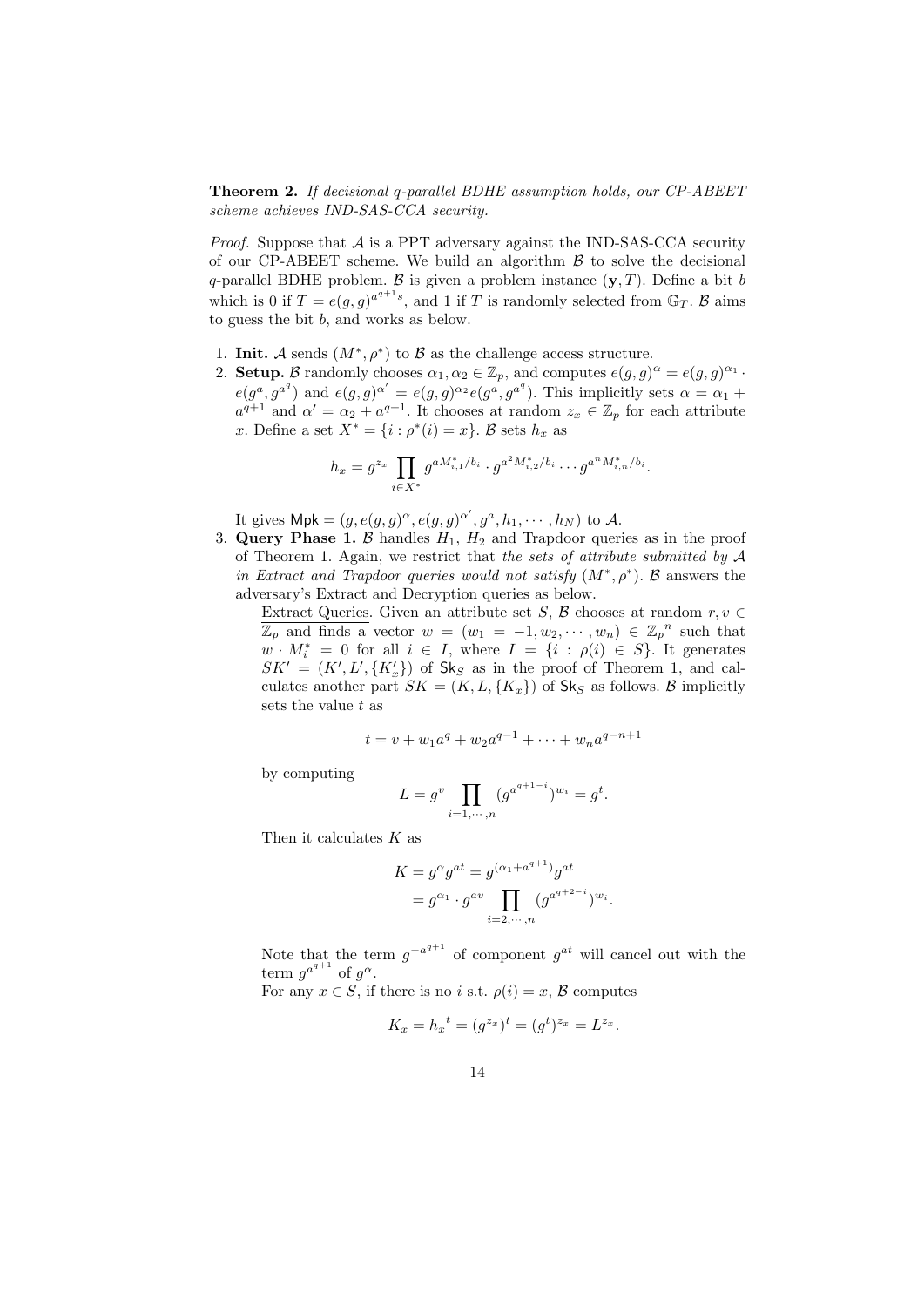Otherwise,  $\beta$  computes  $K_x$  as

$$
K_x = L^{z_x} \prod_{i \in X} \prod_{j=1,\dots,n} \left( g^{(a^j/b_i)r}
$$

$$
\cdot \prod_{\substack{k=1,\dots,n \\ k \neq j}} \left( g^{a^{q+1+j-k}/b_i} \right)^{w_k} \right)^{M_{i,j}^*}
$$

,

where  $X = \{i : \rho(i) = x\}$ . Note that the terms  $g^{a^{q+1}/b_i}$  will all cancel out due to that  $w \cdot M_i^* = 0$ . Finally,  $\beta$  returns the secret key  $\mathsf{Sk}_S =$  $(K, L, \{K_x\}, K', L', \{K'_x\}).$ 

- Decryption Queries. Given  $( Ct, S)$ , parse  $Ct = (C, C', C'', C_1, D_1, \cdots, C_{\ell})$  $\overline{C_{\ell}, D_{\ell}, C^*}$ . B distinguishes the following two cases.
	- (a) Case 1:  $(M^*, \rho^*)$ k is not satisfied by S. B generates the corresponding private key  $\mathsf{Sk}_S$  as in dealing with an Extract query, uses  $\mathsf{Sk}_S$  to decrypt Ct, and returns the output to A.
	- (b) Case 2:  $(M^*, \rho^*)$ k is satisfied by S. In this case, A could not get  $\mathsf{Sk}_S$ nor  $\mathsf{Td}_S$ . B traverses hash table  $HT_2$  to check if there exists a tuple  $((X'_{sub}, C, C', C'', C_1, D_1, \cdots, C_{\ell}, D_{\ell}), h_2)$ . If there is no such a tuple in  $HT_2$ ,  $\beta$  outputs ⊥. Otherwise, for each satisfied tuple found in  $HT_2$ ,  $\beta$  computes

$$
m||u = C^* \oplus h_2.
$$

If  $C'' = g^u$  holds,  $\mathcal{B}$  calculates  $h'_1 = C/m^u$ , and searches hash table  $HT_1$  for a tuple  $(X_{sub}, h'_1)$ . If found,  $\beta$  outputs m. Otherwise,  $\beta$ outputs  $\perp$ . Notice that there is a case in which  $X_{sub}$  is not the correct one used in the generation of Ct. However, because of the randomness of oracle  $H_1$ , the probability that the adversary uses a correct  $X_{sub}$  value in the generation of a well-formed ciphertext without querying  $H_1$ , is negligible.

4. **Challenge.** A submits two messages  $m_0^*$ ,  $m_1^*$  with  $|m_0^*| = |m_1^*|$ . B randomly chooses  $\beta \in \{0,1\}$  and  $u^* \in \mathbb{Z}_p$ , and computes

$$
\hat{C} = (m_{\beta}^*)^{u^*} \cdot H_1(T \cdot e(g^s, g^{\alpha_1})),
$$
  

$$
\hat{C}' = g^s \text{ and } \hat{C}'' = g^{u^*}.
$$

It randomly chooses  $y_2', \dots, y_n'$  and uses vector  $v = (s, sa+y_2', sa^2+y_3', \dots, sa^{n-1}+$  $y'_n$ ) to share the secret s. Denote by  $A_i = \{k : k \neq i \land \rho(k) = \rho(i)\}\.$  B chooses random values  $r'_1, \cdots, r'_{\ell}$ , and computes

$$
\hat{C}_i = h_{\rho(i)}^{r'_i} \left( \prod_{j=2,\dots,n} (g^a)^{M^*_{i,j} y'_j} \right) \cdot (g^{b_i \cdot s})^{-z_{\rho(i)}}
$$

$$
\cdot \left( \prod_{k \in A_i} \prod_{j=1,\dots,n} (g^{a^j \cdot s \cdot (b_i/b_k)})^{M^*_{k,j}} \right),
$$

$$
\hat{D}_i = g^{-r'_i} g^{-sb_i}
$$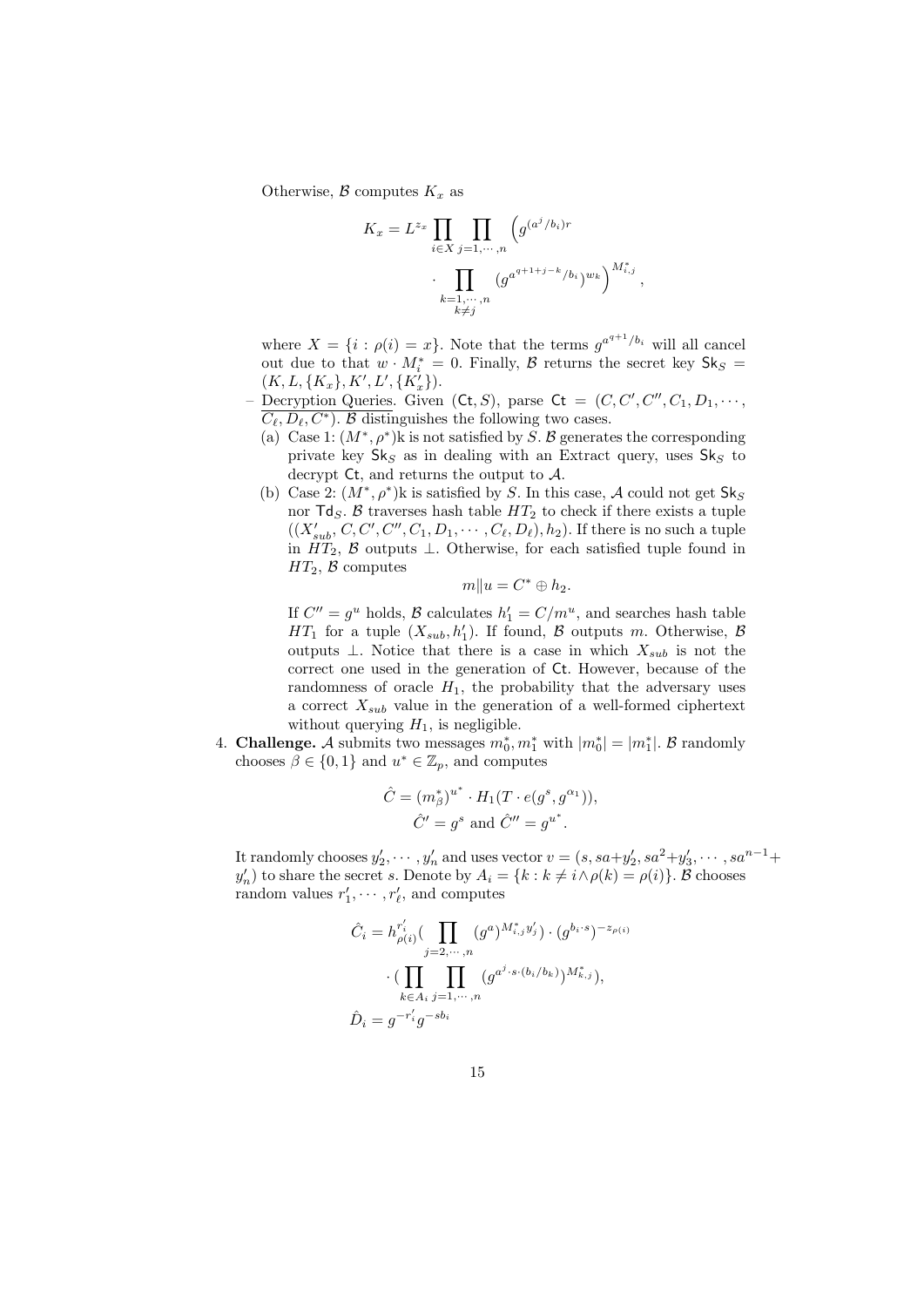$$
\hat{C}^* = (m^* \| u^*) \oplus H_2(T \cdot e(g^s, g^{\alpha_2}), \hat{C}, \hat{C}', \hat{C}'', \hat{C}'', \hat{C}_1, \hat{D}_1, \cdots, \hat{C}_\ell, \hat{D}_\ell).
$$

 $\mathcal B$  returns  $\mathsf{C} \mathsf{t}^* = (\hat C,\hat C',\hat C'',\hat C_1,\hat D_1,\cdots,\hat C_\ell,\hat D_\ell,\,\hat C^*)$  to  $\mathcal A.$ 

- 5. Query Phase 2.  $\beta$  answers  $\mathcal{A}$ 's queries as in Query Phase 1. Now we restrict  $A$  from issuing any Extract query and Trapdoor query  $S$  satisfying  $(M^*, \rho^*)$ , and any decryption query  $(S, \mathsf{C} \mathsf{t}^*)$  with S satisfying  $(M^*, \rho^*)$ .
- 6. Guess. A outputs a bit  $\beta'$ . B outputs  $b' = 0$  if  $\beta' = \beta$ , and  $b' = 1$  otherwise.

Below we analyze the probability that  $\beta$  successfully guesses b. In case  $T =$  $e(g,g)^{a^{q+1}s}$ , the simulation provided by  $\mathcal B$  is perfect, and the view of  $\mathcal A$  is the same as that of a real attack. It holds that  $Pr[b' = 0|b = 0] = \frac{1}{2} + Adv_{\mathcal{A}}^{\mathsf{IND- SAS-CCA}}(k)$ . In case T is randomly selected from  $\mathbb{G}_T$ ,  $\mathsf{C}t^*$  hides the bit  $\beta$  perfectly, and the probability that A outputs the correct  $\beta$  is 1/2. Thus, B successfully guesses b with probability  $1/2$ , e.g.  $Pr[b' = 0|b = 1] = 1/2$ . Therefore, it holds that

$$
\Pr[b' = b] = \Pr[b' = 0 \land b = 0] + \Pr[b' = 1 \land b = 1]
$$
  
=  $\frac{1}{2} (\Pr[b' = 0 | b = 0] + 1 - \Pr[b' = 0 | b = 1])$   
=  $\frac{1}{2} \left( \frac{1}{2} + \text{Adv}_{\mathcal{A}}^{\text{IND-SAS-CCA}}(k) + \frac{1}{2} \right)$   
=  $\frac{1}{2} + \frac{1}{2} \text{Adv}_{\mathcal{A}}^{\text{IND-SAS-CCA}}(k).$ 

If  $\text{Adv}_{\mathcal{A}}^{\text{IND-SAS-CCA}}(k)$  is non-negligible, the probability that  $\mathcal B$  solves the decisional q-parallel BDHE problem is thus non-negligibly larger than 1/2, which contradicts the decisional q-parallel BDHE assumption.

## <span id="page-15-0"></span>7 Comparison

We make a detailed comparison of our CP-ABEET with some related schemes in Table [1](#page-16-0) (page [17\)](#page-16-0), in terms of running costs, functional properties, assumptions, security level and etc. In the comparison we mainly consider the dominant computation in Extract, Encrypt, Decrypt, and Test algorithms, e.g. bilinear pairing evaluation and exponentiation operation. The second to the fifth rows of Table [1](#page-16-0) show the computational costs of Extract, Encrypt, Decrypt, and Test algorithms. The sizes of a ciphertext and a secret key in the schemes are showed in the sixth and seventh rows. The eighth row indicates whether the scheme is attribute based. The ninth row shows the authorization type of each scheme. The last two rows indicate the underlying assumptions and security levels of the schemes.

As ABEET realizes flexible authorization on equality test over encrypted data, it is more suitable for practical use in secure data management of cloud computing. Therefore, the following comparison focuses on ABEET schemes. From

and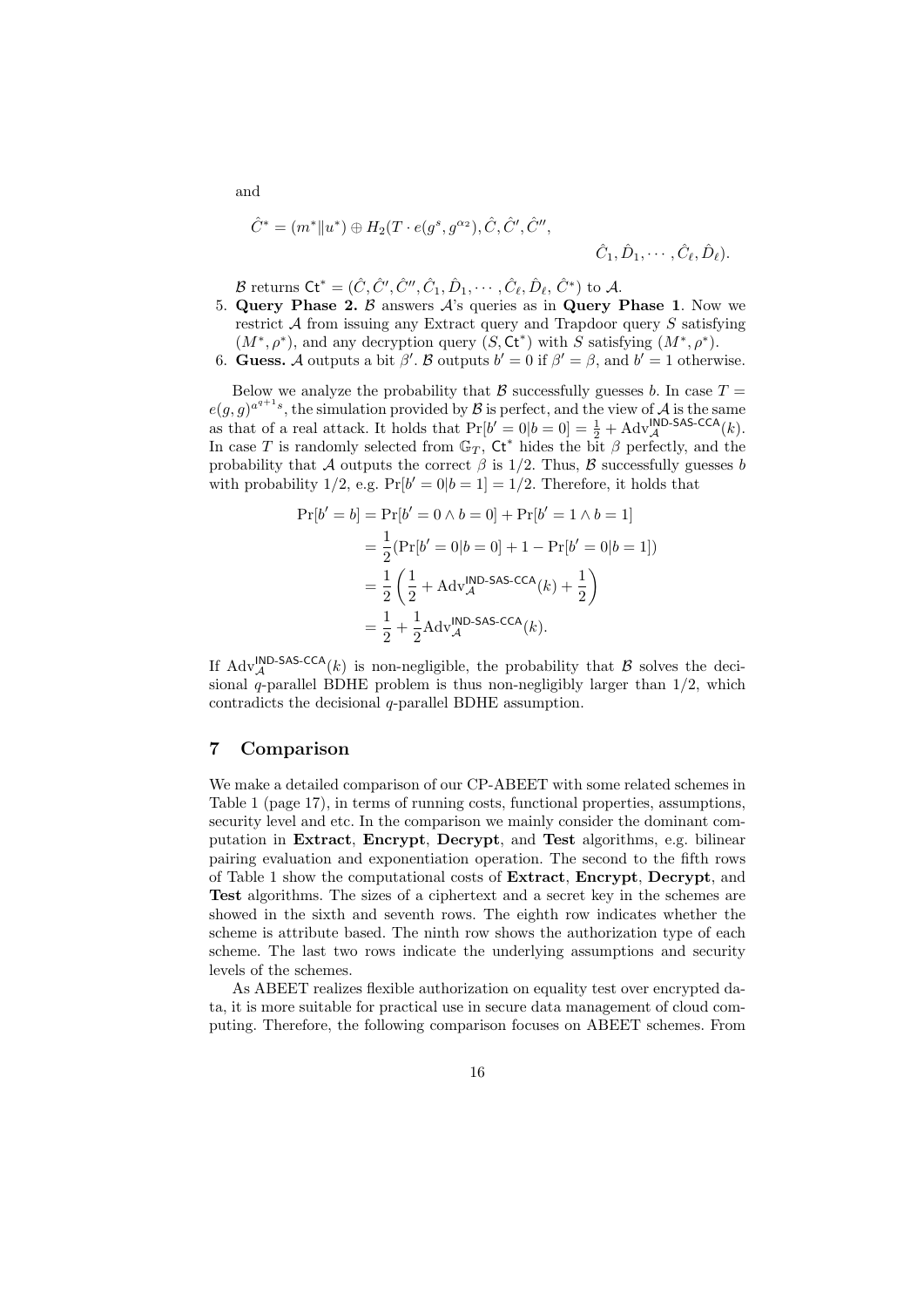|                      |                   | $\vert$ PKEET [19] PKEET-FA [10] (Type-1) | IBEET <sup>[9]</sup>           | KP-ABEwET [20]                         | CP-ABE-ET [15]                 | Our CP-ABEET                |
|----------------------|-------------------|-------------------------------------------|--------------------------------|----------------------------------------|--------------------------------|-----------------------------|
| Extract              | 1E                | 3E                                        | 2E                             | $2A_uE$                                | $(4+6A_u+12A_u^2)E$            | $(4 + 2A_n)E$               |
| Encrypt              | 3E                | 6E                                        | $6E+2P$                        | $(2A_u + 3)E$                          | $(2N_U + 11)E$                 | $(3\ell + 5)E + 2P$         |
| Decrypt              | 3E                | 5E                                        | $2E+2P$                        | $(2A_u + 2)E + 2A_uP$                  | $(8A_u + 6)E + 12P$            | $(2A_u + 2)E + (4A_u + 2)P$ |
| Test                 | 2P                | $2E + 2P$                                 | 4P                             | $2A_uE+2A_uP$                          | $(8A_u + 4)E + 14P$            | $A_u E + (2A_u + 3)P$       |
| $\mathsf{Ct}_{size}$ | $2 G +1$          | $2 \mathbb{G} +2$                         | $4 \mathbb{G} + \mathbb{Z}_p $ | $(4+2A_u) \mathbb{G} +2 \mathbb{Z}_p $ | $8 \mathbb{G} + \mathbb{Z}_p $ | $(2+2\ell) \mathbb{G} +2$   |
| Sk <sub>size</sub>   | $1 \mathbb{Z}_p $ | $3 \mathbb{Z}_p $                         | 2 G                            | $2A_u \mathbb{G} $                     | $(4+6A_u) \mathbb{G} $         | $(4+2A_u) \mathbb{G} $      |
| Attibute-Based       | No                | No.                                       | No                             | Yes                                    | <b>Yes</b>                     | Yes                         |
| Authorization        | None              | Four Types                                | Single                         | Flexible                               | Flexible                       | Flexible                    |
| Assumption           | <b>BDH</b>        | <b>BDH</b>                                | <b>BDH</b>                     | $t$ DBDH                               | <b>DLIN</b>                    | $q$ -parallel BDHE          |
| Security             | IND-CCA           | <b>IND-CCA</b>                            |                                | OW-ID-CCA OW-CCA & T-CCA               | IND-ID-CPA                     | OW-SAS-CCA<br>&IND-SAS-CCA  |

<span id="page-16-0"></span>Table 1. Performance Comparison with Related Schemes

1. T-CCA security of KP-ABEwET means testability against chosen-ciphertext attack of authorization under the chosen sets of attributes [\[20\]](#page-18-3).

2. In Wang's scheme [\[15\]](#page-18-2),  $N_U$  is the amount of attributes in their system.

3. We denote by  $A_u$  the number of attributes used in Extract, Encrypt, Decrypt and Test algorithms, and use  $|\mathbb{G}|$  and  $|\mathbb{Z}_n|$  to denote the length of element representation in G and  $\mathbb{Z}_p$ , respectively. In our CP-ABEET scheme,  $\ell$  denotes the number of rows in M.

4. Both the IND-ID-CPA model in [\[15\]](#page-18-2) and the OW-SAS-CCA and IND-SAS-CCA models in our scheme consider the selective access structure, in which the attacker submits its challenge access structure before seeing public parameters.

Table [1](#page-16-0) we know that our CP-ABEET scheme provides the best security guarantee among all the three attribute-based encryption schemes supporting equality test. The computational complexity of Encrypt algorithm in our scheme is related to  $\ell$ , number of rows in M. The computational costs of **Extract**, Decrypt and Test algorithms in our scheme are related to the number  $A_u$  of attributes, which has the same order of magnitude of the number  $I_n$  of elements in set I defined in Decrypt algorithm. Besides, the storage costs of Ct and Sk are related to  $\ell$  and  $A_u$ . In Wang et al.'s scheme [\[15\]](#page-18-2),  $A_u$  is related to  $L_1$ , which is the number of wildcards defined in their scheme. The two numbers have the same order of magnitude. Besides, our CP-ABEET scheme enjoys OW-SAS-CCA AND IND-SAS-CCA security properties, which are of CCA-type. While Wang et al.'s scheme only achieves IND-ID-CPA security, which is of CPA-type. Notice that, both of the two schemes are provably secure in selective access structure model, in which the adversary is required to submit its challenge access structure before seeing the public parameters. Therefore, our scheme has better security than Wang et al.'s scheme.

Table [1](#page-16-0) shows that our scheme has efficiency similar to Zhu et al.'s KP-ABEwET [\[20\]](#page-18-3). Compared with CP-ABE-ET [\[15\]](#page-18-2), our CP-ABEET is more secure and has a more concise construction. Specifically, the key generation in our scheme is more efficient than CP-ABE-ET [\[15\]](#page-18-2), and the attribute-related secret key is much shorter as well. As for the computational efficiency of **Encrypt**, Decrypt and Test algorithms, our scheme is comparable with CP-ABE-ET [\[15\]](#page-18-2) when the number of attributes used in these algorithms is not large. Algorithms Decrypt and Test would be less efficient when the access policy is complex or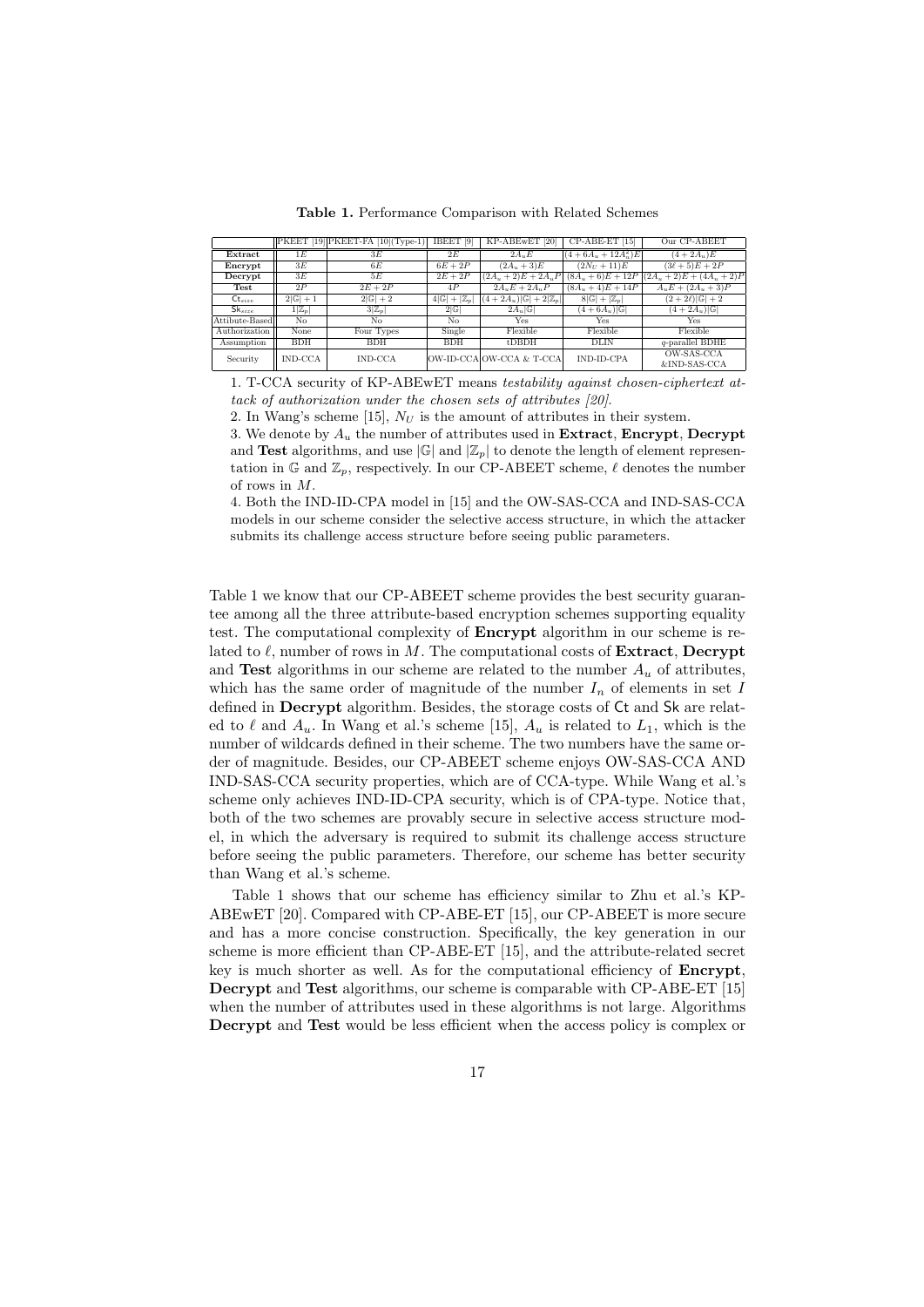the number of attributes is large, which is the price of security improvement of our scheme.

## <span id="page-17-2"></span>8 Conclusion

We presented a novel construction of CP-ABEET, which combines advantages of both CP-ABE and PKEET. It supports flexible authorization and can be used to implement label classification for encrypted data efficiently. Our construction is more secure than the only known CP-ABEET scheme. Besides, it is more efficient in key generation cost and secret key size. We proved that our CP-ABEET satisfies one-wayness security if adversary has trapdoors, and indistinguishability if adversary is not given trapdoors. Our CP-ABEET scheme is a suitable solution to encrypted data classification with flexible access control.

# References

- <span id="page-17-4"></span>1. N. Attrapadung, B. Libert, and E. D. Panafieu. Expressive key-policy attributebased encryption with constant-size ciphertexts. In International Conference on Practice and Theory in Public Key Cryptography Conference on Public Key Cryptography, pages 90–108, Taormina, March 2011. Springer.
- <span id="page-17-11"></span>2. A. Beimel. Secure Schemes for Secret Sharing and Key Distribution. Technion-Israel Institute of technology, Faculty of computer science, Israel, 1996.
- <span id="page-17-0"></span>3. J. Bethencourt, A. Sahai, and B. Waters. Ciphertext-policy attribute-based encryption. In IEEE Symposium on Security and Privacy, pages 321–334, Oakland, May 2007. IEEE Computer Society.
- <span id="page-17-6"></span>4. V. Goyal, A. Jain, O. Pandey, and A. Sahai. Bounded ciphertext policy attribute based encryption. In International Colloquium on Automata, Languages, and Programming, pages 579–591, Reykjavik, July 2008. Springer.
- <span id="page-17-3"></span>5. V. Goyal, O. Pandey, A. Sahai, and B. Waters. Attribute-based encryption for fine-grained access control of encrypted data. In ACM Conference on Computer and Communications Security, pages 89–98, Alexandria, October 2006. ACM.
- <span id="page-17-7"></span>6. M. Green, S. Hohenberger, B. Waters, et al. Outsourcing the decryption of ABE ciphertexts. In Proceedings of USENIX Security Symposium, pages 34–34, San Francisco, August 2011. USENIX Association.
- <span id="page-17-5"></span>7. J. Han, W. Susilo, Y. Mu, and J. Yan. Privacy-preserving decentralized keypolicy attribute-based encryption. IEEE Transactions on Parallel and Distributed Systems, 23(11):2150–2162, Nov 2012.
- <span id="page-17-8"></span>8. A. Kapadia, P. P. Tsang, and S. W. Smith. Attribute-based publishing with hidden credentials and hidden policies. In NDSS, volume 7, pages 179–192, San Diego, February 2007. The Internet Society.
- <span id="page-17-1"></span>9. S. Ma. Identity-based encryption with outsourced equality test in cloud computing. Information Sciences An International Journal, 328(C):389–402, 2016.
- <span id="page-17-10"></span>10. S. Ma, Q. Huang, M. Zhang, and B. Yang. Efficient public key encryption with equality test supporting flexible authorization. IEEE Transactions on Information Forensics and Security, 10(3):458–470, 2015.
- <span id="page-17-9"></span>11. S. Ma, M. Zhang, Q. Huang, and B. Yang. Public key encryption with delegated equality test in a multi-user setting. The Computer Journal, 58(4):986–1002, 2015.